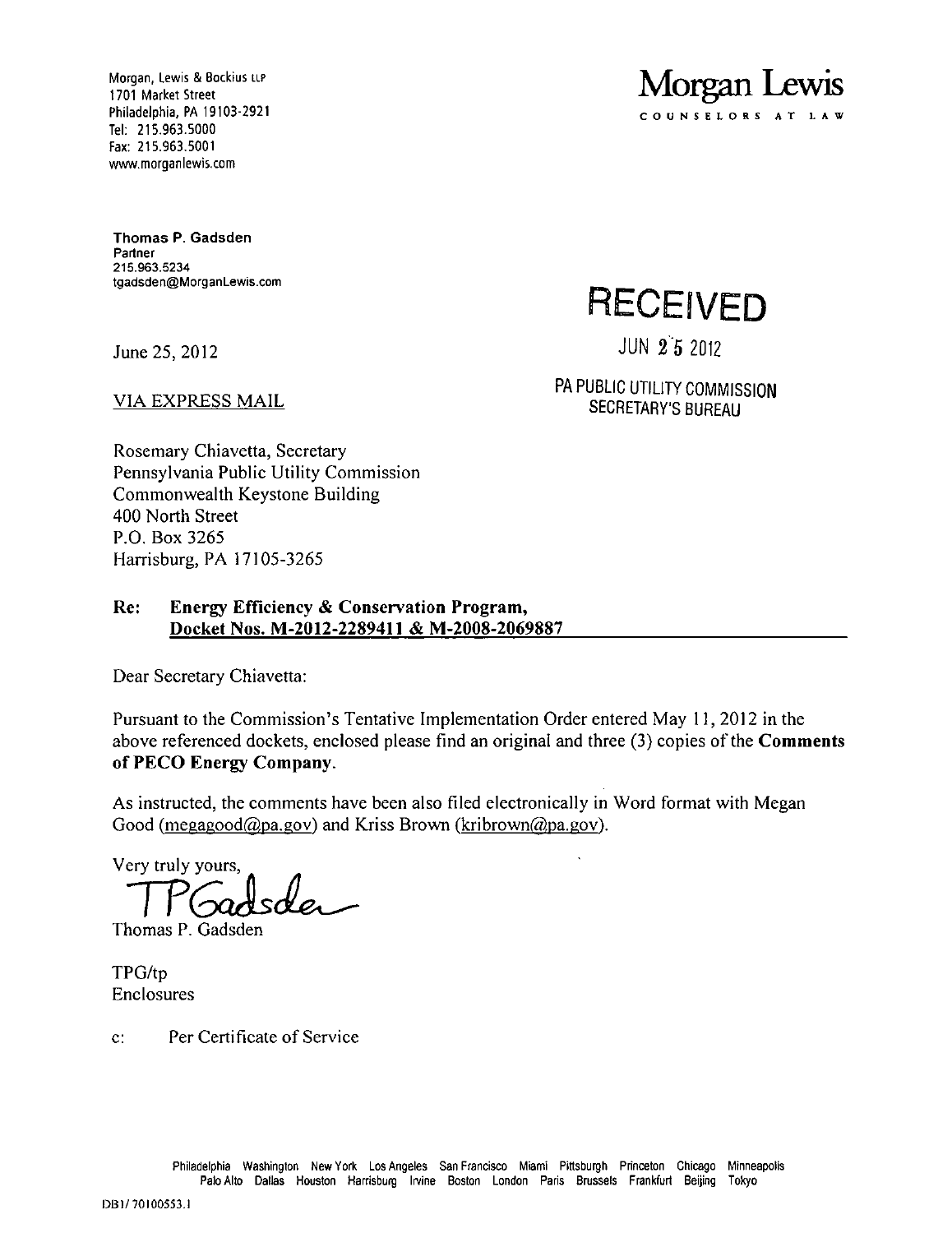**RECEIVED** 

#### **BEFORE THE**  PENNSYLVANIA PUBLIC UTILITY COMMISSION  $\frac{1}{1}$  JUN Z 5 2012

**PA PUBLIC UTILITY COMMISSION SECRETARY'S BUREAU**<br>**M-2012-2289411** 

**Energy Efficiency and The Construction Constraints Energy Efficiency and The Construction Construction Construction Construction Construction Construction Construction Construction Construction Construction Construction C** 

**Conservation Program M-2008-2069887** 

## **PECO ENERGY COMPANY'S COMMENTS ON THE COMMISSION'S MAY 11, 2012 TENTATIVE IMPLEMENTATION ORDER**

## **INTRODUCTION**

Pursuant to the May 11, 2012 Tentative Implementation Order ("Tentative Order") entered by the Pennsylvania Public Utility Commission ("Commission") in the above-referenced docket, PECO Energy Company ("PECO" or the "Company") hereby submits its comments on the Tentative Order's Act 129 Phase Two proposals. PECO supports the continuation of an energy efficiency and conservation program ("EE&C Program" or "Program") in Pennsylvania, as the Program plays an important role in the Commonwealth's energy future and has attracted participation by many of PECO's customers during the first phase of Act 129 ("Phase One"). However, PECO respectfully recommends that the Commission focus on establishing costeffective, prudent and reasonably achievable energy consumption reduction targets for the Phase Two EE&C Program, consistent with the Act and in recognition of the financial impact of the Program on customers.<sup>1</sup>

<sup>&</sup>lt;sup>1</sup> See. e.g., 66 Pa.C.S. 2806.1 (a) ("The commission shall . . . adopt an energy efficiency and conservation program to require electric distribution companies to adopt and implement cost-effective energy efficiency and conservation plans . . ."); see also 66 Pa.C.S. 2806.1(b)(i)(H) ("The plan shall include a proposed cost-recovery tariff mechanism . . . to fund the energy efficiency and conservation measures and to ensure full and current recovery of the prudent and reasonable costs of the plan ...").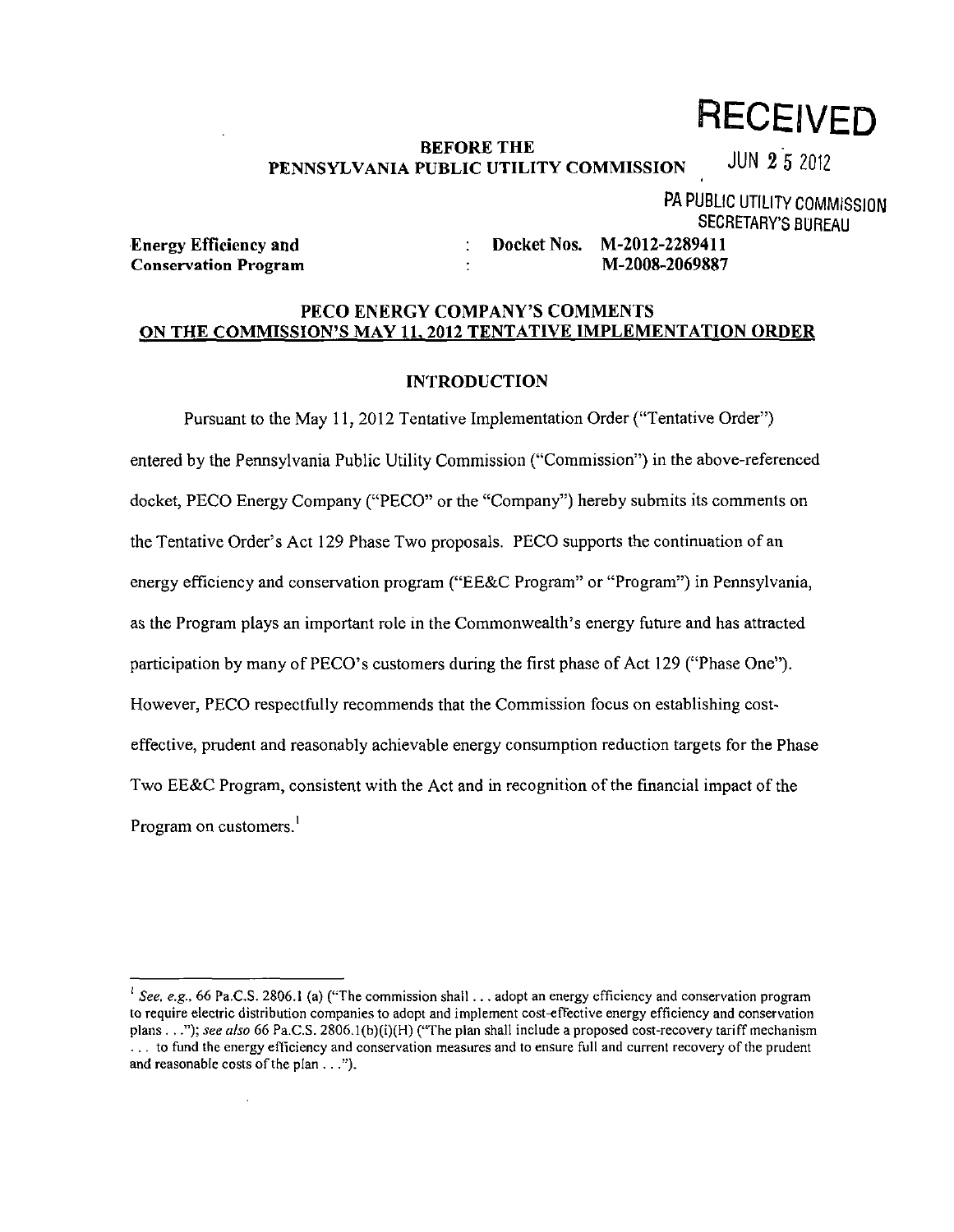#### I. BACKGROUND

Act 129 of 2008 required Pennsylvania electric distribution companies ("EDCs") with at least 100,000 customers to develop EE&C plans designed to achieve retail energy consumption savings of at least 1% by May 31, 2011 and at least 3% by May 31, 2013. The Act also required EDCs with at least 100,000 customers to develop plans, as part of their EE&C plans, to achieve peak demand savings over the 100 highest hours of demand of at least 4.5% by May 31, 2013.

In accordance with Act 129 and the Commission's EE&C Program Implementation Orders, PECO prepared and submitted its EE&C plan on July 1, 2009. PECO's plan was subsequently reviewed and approved by the Commission in an Order entered October 28, 2009 at Docket No. M-2009-2093215.

Act 129 also directs the Commission to evaluate the costs and benefits of the Phase One Program consumption reductions by November 30, 2013. If the consumption reduction benefits of the EE&C Program are found to exceed their costs, the Commission must adopt additional incremental consumption reduction requirements.<sup>2</sup>

In addition, the Act directs the Commission to evaluate the costs and benefits of the Phase One peak demand reductions by November 30, 2013. If these reductions are found to be cost effective, the Commission must establish additional peak demand reductions.<sup>3</sup> The Commission may establish these reductions for the 100 hours of greatest demand, as specified for Phase One, "or an alternative reduction approved by the commission" to be measured against the EDCs' peak demands over the period June 1, 2011 through May 31, 2012.<sup>4</sup> These additional peak demand reductions are to be accomplished no later than May 31, 2017.

 $2^{2}$  66 Pa.C.S. § 2806.1(c)(3).

 $3$  66 Pa.C.S. § 2806.1(d)(2).

 $4/d$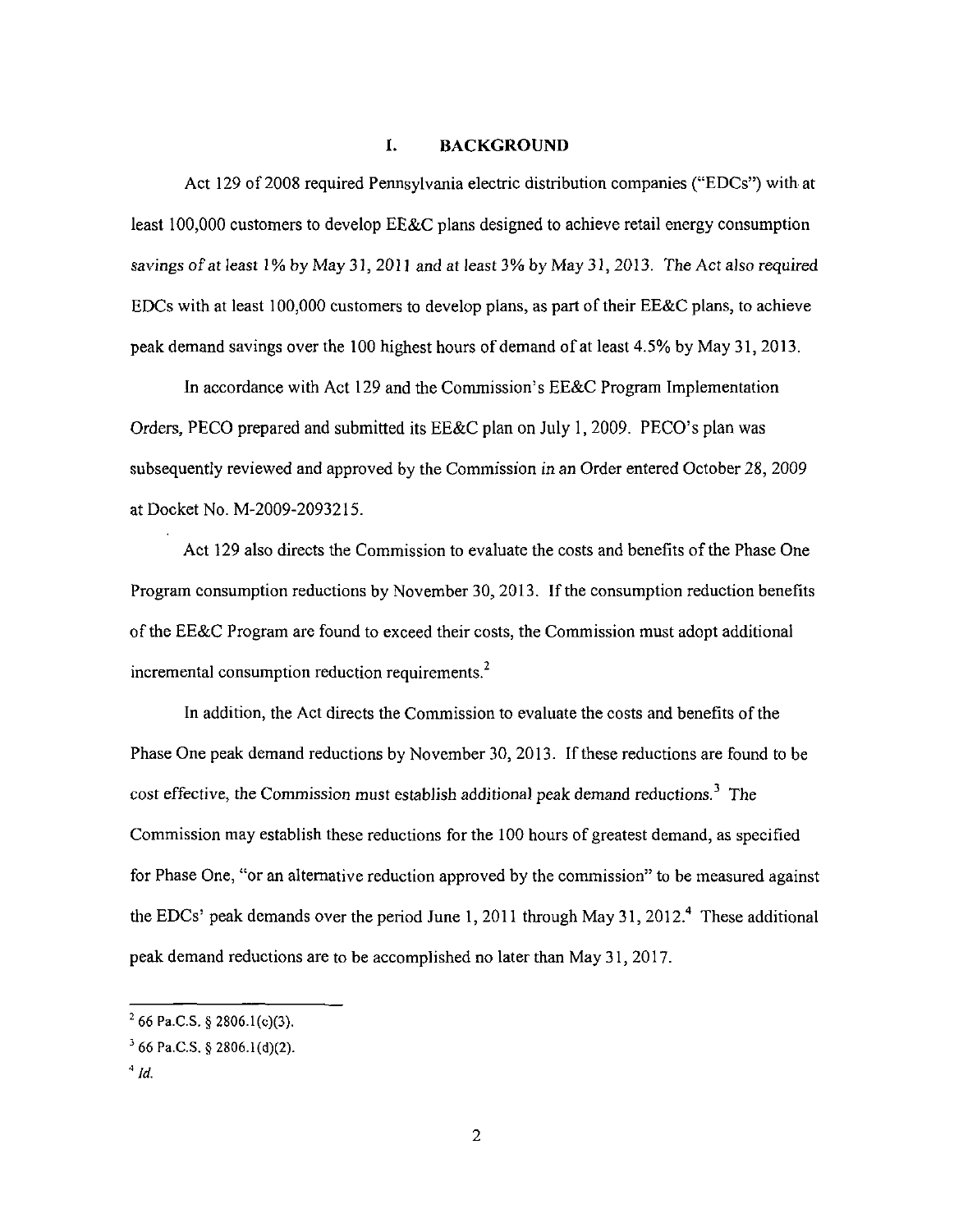In the Tentative Order, the Commission presents its evaluation of the Phase One EE&C Program. Based on that analysis and the results of a market potential study conducted by the Statewide Evaluator ("SWE"), the Commission concludes that a Phase Two EE&C Program is warranted and proposes "to adopt additional required incremental reductions in consumption for another program term."<sup>5</sup>

While PECO supports the Commission's adoption of a Phase Two EE&C Program, PECO recommends that: 1) the Program should not include EDC-specific consumption reduction targets, as there is no basis for them in Act 129 and because they are not consistent with the Commission's rulemaking authority as part of the Phase Two process; 2) as currently envisioned by the Tentative Order, peak demand reductions, if required by the Commission, will be unattainable unless adequate funding is made available in Phase Two Program budgets; 3) EDCs should not be made subject to penalties for failure to meet carve-outs for the Government, Educational and Non-Profit ("GEN-P") and Low-Income sectors that are not mandated by Act 129; and 4) on-bill financing programs should not be considered by the Commission, as financing programs are best left to competitive marketplace. PECO's specific comments on these and other issues addressed in the Tentative Order are provided below.

<sup>&</sup>lt;sup>5</sup> Tent. Order at 8.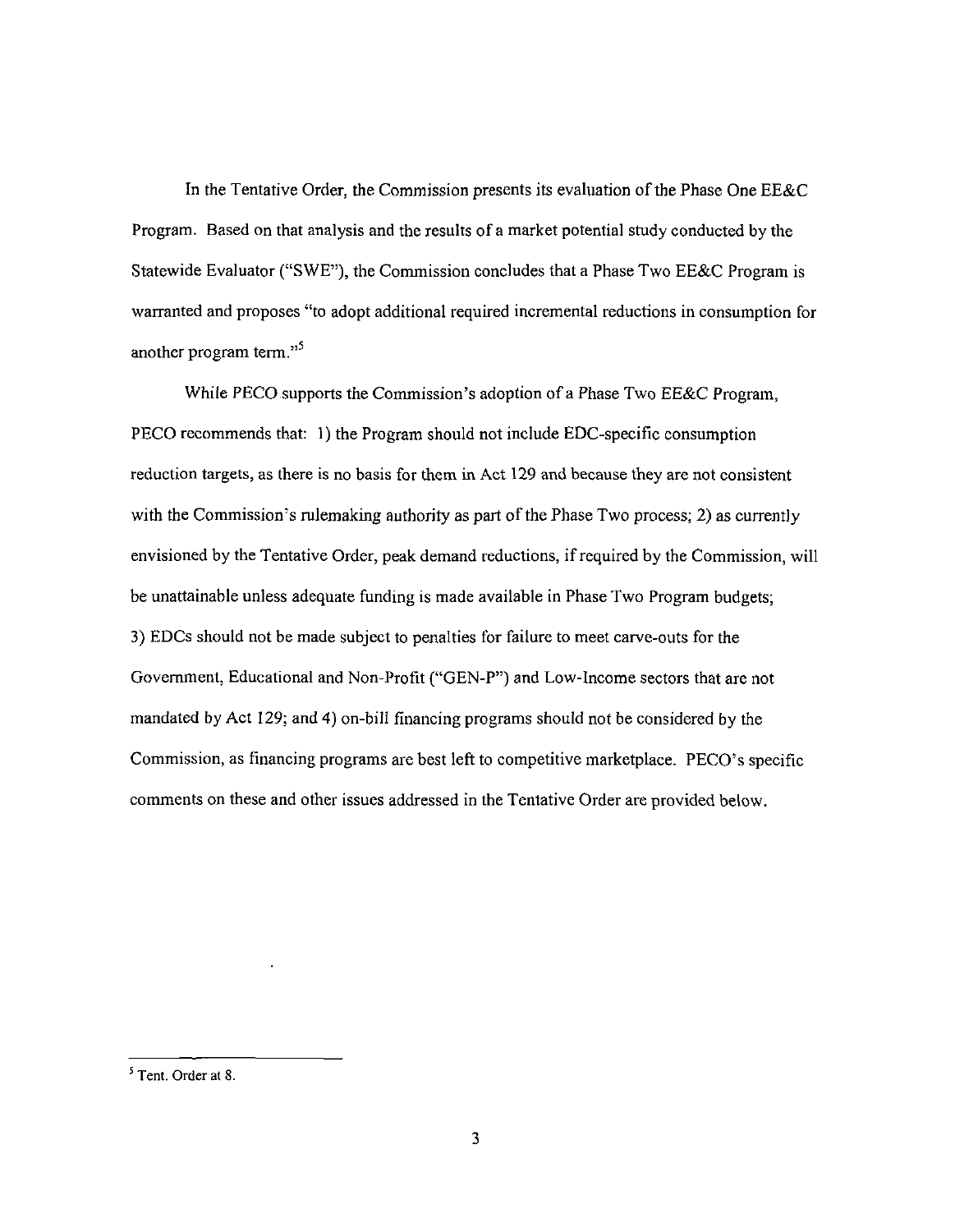#### **II. PECO'S COMMENTS**

## **1. The Commission should implement Statewide Consumption Reduction Targets Consistent with Act 129 and with the Commission's appropriate Rulemaking Authority, and recognizing that the Program has a financial impact on customers.**

## **a. Act 129 explicitly refers to statewide energy consumption and peak demand reduction requirements. The Commission should not deviate from the clear intent of the Act by setting EDC-specific targets.**

In the Tentative Order, the Commission proposes a three-year term for the Phase Two

Program that would operate from June 1, 2013 to May 31, 2016. $^{\circ}$  PECO does not object to a

three-year program term. However, PECO believes the EDC-specific consumption reduction

targets – ranging from a low of 1.6% for West Penn Power to a high of 2.9% for  $PECO$  – are

inconsistent with the Act and the Commission's appropriate rulemaking authority.

The plain language of Act 129 refers to an "Energy efficiency and conservation

program"<sup>'</sup> which imposes consumption and demand reduction requirements on all Pennsylvania

EDCs, and sets forth a fixed range of potential penalties for non-compliance for all Pennsylvania

EDCs. For example:

- for all EDCs, a minimum of 10% of the required statewide consumption reductions in 66 Pa.C.S. § 2806.1(c) and (d) must come from the government, educational and non-profit sector;<sup>8</sup>
- all EDC plans must include specific energy efficiency measures for households at or below 150% of the federal poverty income guidelines;<sup>9</sup>
- all EDC plans are barred from using more than 2% of funding for experimental equipment or devices;<sup>10</sup>

<sup>&</sup>lt;sup>6</sup> In selecting a three-year term, the Commission stated that "[a] major consideration in our selection of the threeyear length of [the] program is the contingency of dealing with a potential peak demand reduction target that will need to be accomplished by May 31, 2017." Tent. Order at 10.

<sup>7</sup> 66 Pa.C.S. § 2806.1.

 $^{\circ}$  66 Pa.C.S. § 2806.1 (b)(1)(i)(B).

 $\frac{9}{5}$  66 Pa.C.S. § 2806.1 (b)(1)(i)(G).

 $10^{10}$  66 Pa.C.S. § 2806.1 (b)(1)(i)(H)(iii).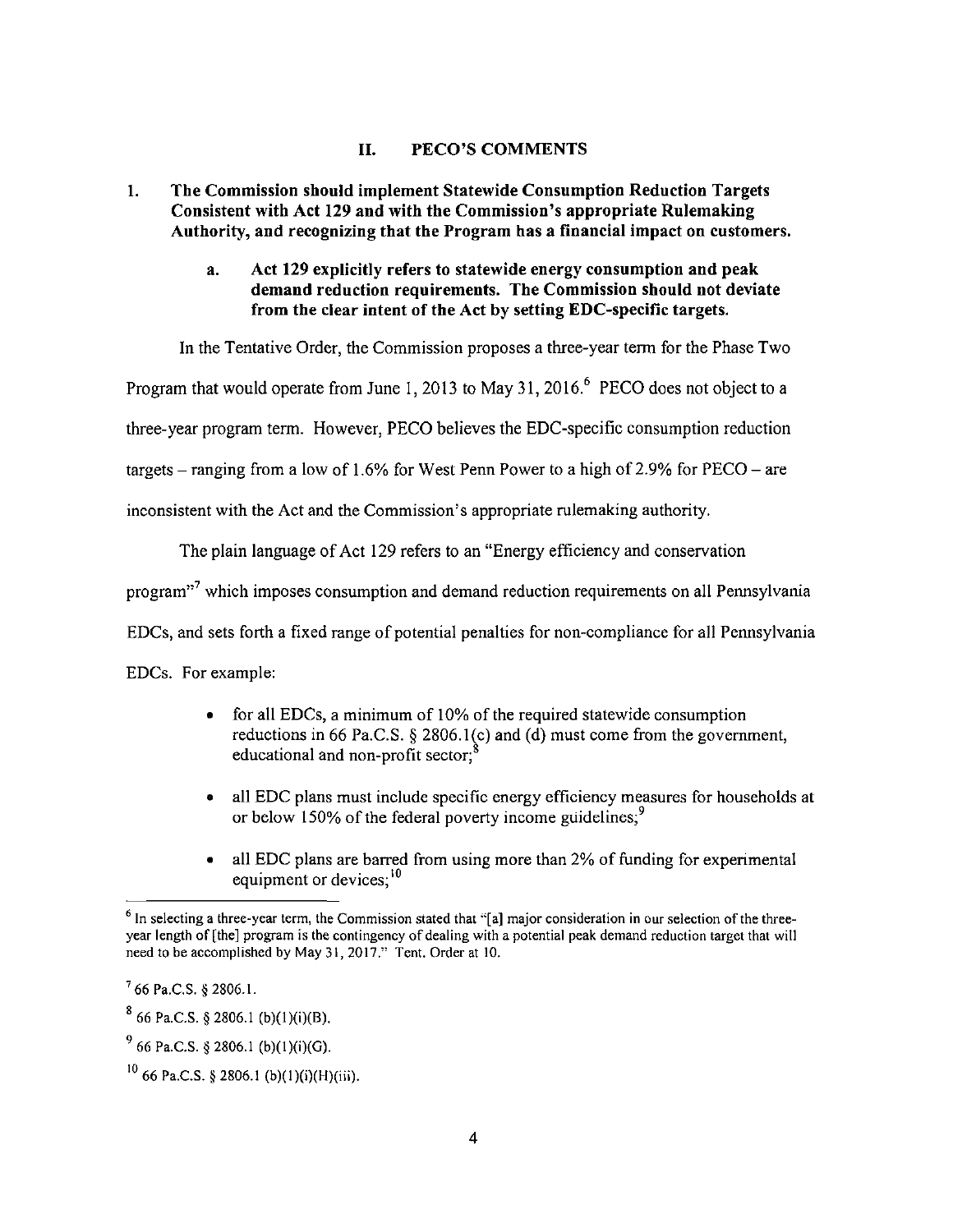- all EDC plans are capped at spending no more than 2% of their total annual revenue as of December 31,  $2006$ ;<sup>11</sup>
- the Act's original consumption and peak demand reduction goals set forth in sections (c) and (d) were statewide, and there are no explicit provisions for a different method of setting reduction goals;<sup>12</sup> and
- the penalties set forth in the Act of not less than \$1 million and not to exceed \$20 million for failure to achieve the Act's statewide reduction requirements are generally applicable and not EDC-specific.<sup>13</sup>

The Commission proposes to address the differences among EDCs' 2006 revenues by varying each EDC's reduction targets. However, if this was the intent ofthe General Assembly, it could have specifically provided for such variances in EE&C targets in the plain language of the Act. It did not.

It is a well-settled rule of administrative law that "an administrative agency may exercise

only those powers which the legislature has conferred by clear and unmistakable language."<sup>14</sup> It

is also well-settled that a statute's plain language offers the best indication of the General

Assembly's intent in enacting the statute.<sup>15</sup> Indeed, the general rule of statutory construction in

 $^{11}$  66 Pa.C.S. § 2806.1 (g).

 $12$  Contrast this with the Act's discussion of the top 100 hours requirement for peak demand reductions, where it explicitly provides that, if Phase One reductions are determined to be cost effective, "the commission shall set additional incremental requirements for reduction in peak demand for the 100 hours of greatest demand or an alternative reduction approved by the commission." 66 Pa.C.S. § 2806.1(d)(2) (emphasis added).

 $^{13}$  66 Pa.C.S. § 2806.1 (f)(2)(i)

<sup>&</sup>lt;sup>14</sup> Pennsylvania Nat'l Guard v. Workmen's Compensation Appeal Board, 63 Pa. Cmwlth. 1, 3; 437 A.2d 494, 495 (1981), rev'd on other grounds, 510 Pa. 348, 508 A.2d 292 (1986); see also Feingold v. Bell of Pa., 477 Pa 1, 8, 383 A.2d 791, 794 (1977) ("[T]he PUC is a creature of statute, it has only those powers which are expressly conferred upon it by the Legislature and those powers which arise by necessary implication.").

<sup>&</sup>lt;sup>13</sup> Martin v. DOT, Bureau of Driver Licensing, 588 Pa. 429, 438, 905 A.2d 438, 443 (2006) ("The object of interpretation and construction of statutes is to ascertain and effectuate the intention of the General Assembly. The statute's plain language generally offers the best indication of legislative intent.'').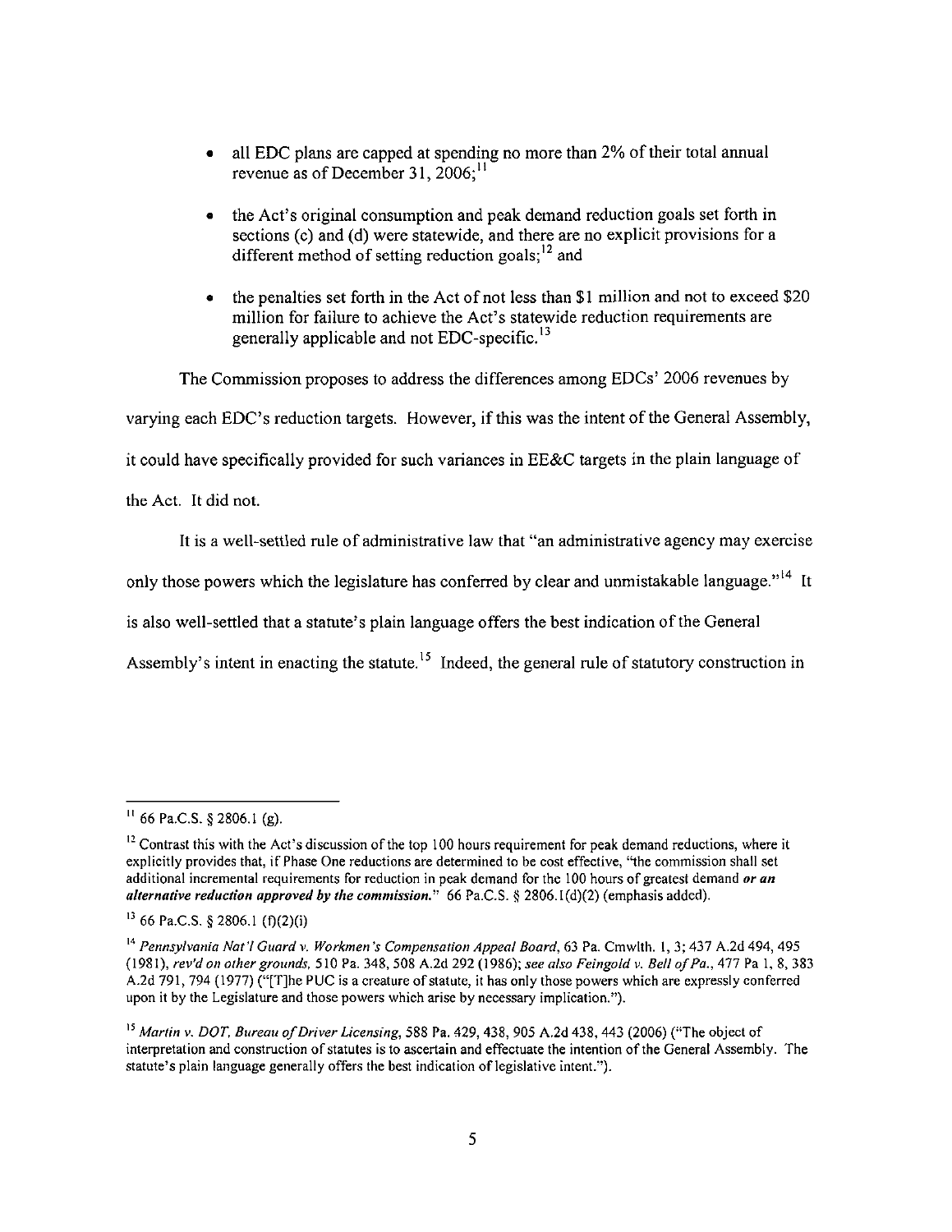Pennsylvania is that the inclusion of a specific matter in a statute implies the exclusion of other matters.<sup>16</sup>

The language of Act 129 clearly and explicitly refers to energy consumption and peak demand reduction goals that are to be applied to all EDCs. The Commission should not deviate from this clear intent and should instead set uniform percentage reduction targets for all EDCs, as it contemplated in its March 1, 2012 Secretarial Letter.<sup>17</sup>

# **b. By imposing individual consumption reductions on EDCs, the Commission is acting in an adjudicatory function, instead of the rulemaking function that is appropriate in this proceeding.**

Setting individual, EDC-specific consumption reduction targets is also inconsistent with the Commission's appropriate rulemaking authority. This proceeding is a rulemaking. While the Commission, as an administrative agency, has the power to implement binding policy either through rulemaking or through an adjudicatory process,  $\frac{18}{18}$  it cannot, under the guise of a rulemaking, establish specific rules or specific requirements for only one party, person, or class of persons.

*When an "order affects only a party to the proceeding ... and when only a party to a proceeding is governed ... the result is an adjudication, not a rulemaking."19 For an adjudicatory decision to be legally valid, it must be supported with the appropriate proceedings and protections. As the Commonwealth Court noted in the case of Redmond v. Commonwealth of Pennsylvania Milk Marketing Board:* 

 $16$  Atcovitz v. Gulph Mills Tennis Club, Inc., 812 A.2d 1218, 1223 (Pa. 2002).

<sup>&</sup>lt;sup>17</sup> See Act 129 Energy Efficiency and Conservation Program Phase Two, Docket No. M-2012-2289411, March 1, 2012 Secretarial Letter at 5 ("Another option would be to set uniform percentage reduction targets across EDCs and vary funding under the 2% revenue cap.").

 $^{18}$  DEP v. Cumberland Coal Resources, L.P., 29 A.3d 414, 424 (Pa. Cmwlth. 2011).

<sup>&</sup>lt;sup>19</sup> See Bell Atlantic-Pa, Inc. v. Pa. Public Utility Comm 'n, 763 A.2d 440, 467-468 (Pa. Cmwlth. 2000).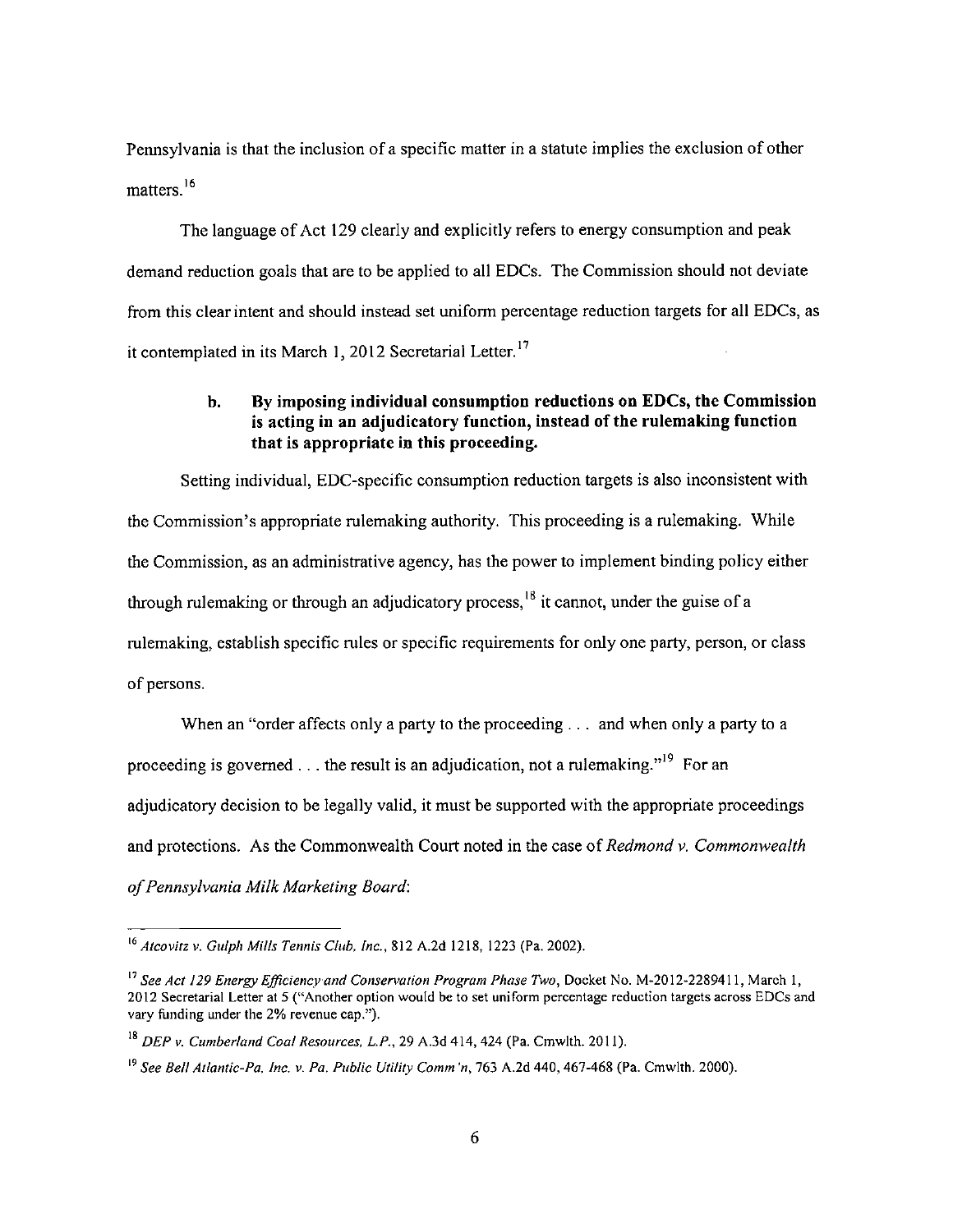We do not think that an administrative agency can, under the guise of designating a decision as legislative, do something that the legislature itself could not do. The legislature can, of course, through legislative enactment, adopt "regulations," which is what the legislature does all the time except that we call them laws. The distinguishing characteristic of our law is quite similar to the definition given to regulation in the Administrative Agency Law. It is an enactment of general application, not an enactment of specific application. . . . We note that special legislation in Pennsylvania relating to single particular municipal corporations occurs by specific constitutional provisions.  $\ldots$  On the other hand the judicial function in our government is the function where rights are determined which affect specific persons or specific classes of persons .....<sup>20</sup>

The Commission's setting of individual, EDC-specific energy reduction targets is

adjudicatory in nature, and is not appropriate in this rulemaking proceeding. Accordingly, for

this reason also, PECO recommends that the Commission establish statewide energy

consumption reduction targets, consistent with its Secretarial Letter.

# **c. Imposing individual consumption reductions on EDCs does not take into consideration the financial impact of the Program on Pennsylvania's customers, and the changes in energy markets since Act 129 was enacted.**

The Tentative Order states that the varying, EDC-specific targets are based on, among

other things, "available funding."<sup>21</sup> Indeed, the proposed 2.9% consumption reduction target for

PECO, and the EDC-specific targets for each EDC, is based on the expenditure of the full 2%

spending cap in each year of the Phase Two Program. However, in enacting Act 129, the

General Assembly was abundantly clear that the 2% was not a target, but instead an amount that

"shall not" be exceeded. $22$ 

PECO respectfully submits that the Commission should be mindful that the EE&C

Program is funded from a surcharge on customer bills and, therefore, the targets should be cost-

 $^{20}$  Redmond v. Com. of Pa. Milk Marketing Bd., 363 A.2d 840, 843 (Pa. Cmwlth 1976) (emphasis added).

 $21$  Tent. Order at 13.

<sup>&</sup>lt;sup>22</sup> See 66 Pa.C.S. § 2806.1.(g):

LIMITATION ON COSTS.- The total cost of any plan required under this section shall not exceed 2% of the electric distribution company's total annual revenue as of December 31, 2006. (capitalization in original) (emphasis added).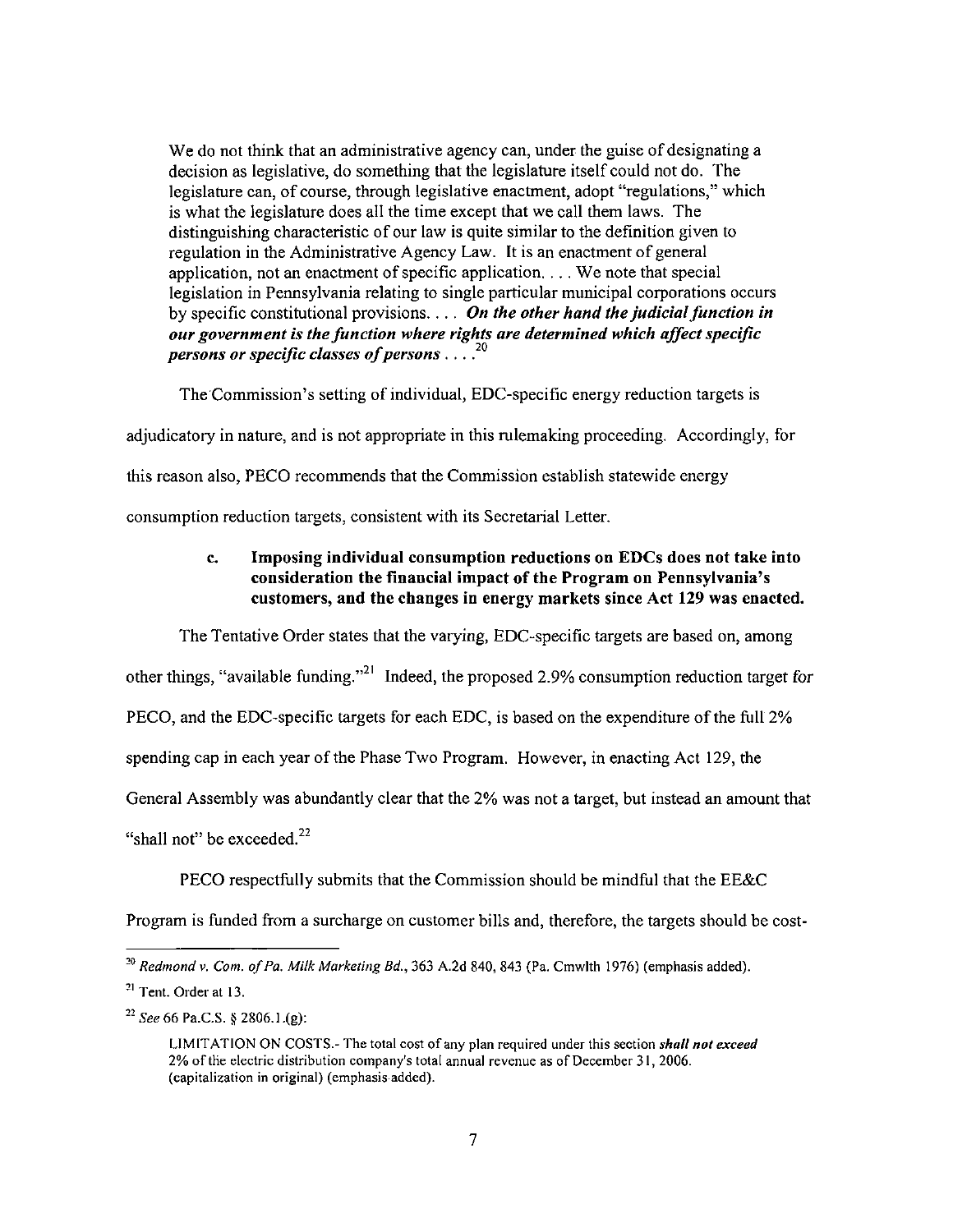effective and have a sound basis in the plain language of the Act. Moreover, once EDCs have cost-effectively achieved the appropriate consumption reduction target, any excess funds should be returned to customers and the surcharge accordingly adjusted.

Finally, PECO agrees with Chairman Powelson's statement at the outset of this proceeding that, since the passage of Act 129:

*we are fortunate to enjoy low energy prices throughout the Commonwealth - a dramatic change from the historically high natural gas and electricity prices that were in place in 2008 when the Act was passed.... It is essential, however, that any*  future Act 129 programs are effective uses of consumers' money.<sup>23</sup>

As noted by the Chairman, market conditions have changed significantly since the enactment of Act 129. The approach to addressing energy efficiency (and peak load reduction measures) should reflect this dramatic change. PECO accordingly recommends that the Commission's approach should not be to exhaust customer funds under the limit explicitly envisioned in the Act, but to utilize those funds cost-effectively and prudently. In light of tough economic times, this approach would reduce the burden on all customers who are subject to the EE&C surcharge and would avoid the potential for subsidizing a small percentage of participating customers.<sup>24</sup> Appropriately structured statewide consumption targets can accomplish this goal.

<sup>&</sup>lt;sup>23</sup> Secretarial Letter Seeking Comments on Planning Issues for Act 129 Energy Efficiency and Conservation Programs after May 31, 2013, Docket No. M-2012-2289413, March 1, 2012, Statement of Chairman Robert F. Powelson (emphasis added).

<sup>&</sup>lt;sup>24</sup> During Phase One, PECO experienced overall customer participation of 26% in its EE&C programs outside of the compact fluorescent lamp program.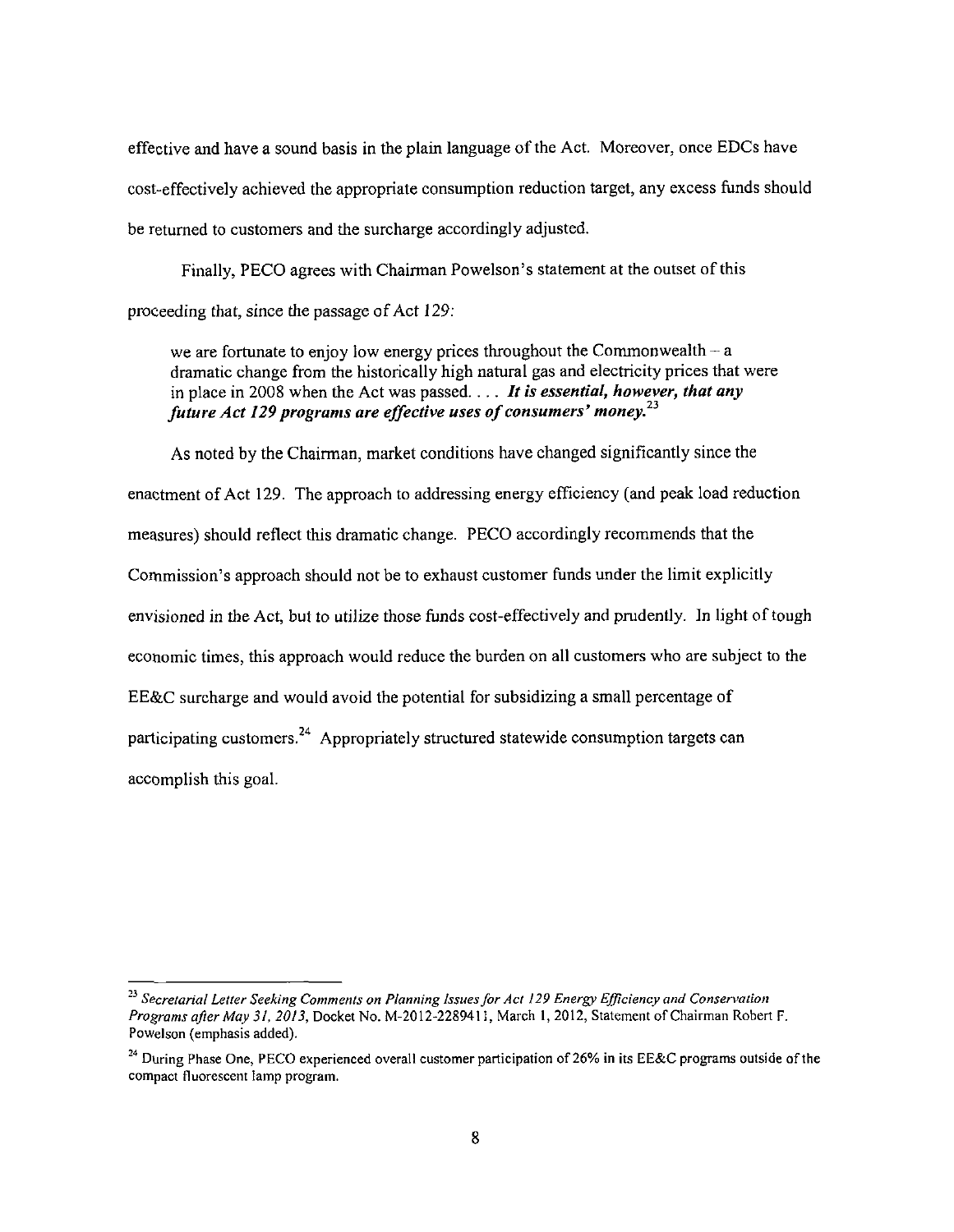# **d. The Commissioo and the Statewide Evaluator have already determined a statewide consumption reduction target.**

Based on the SWE's market potential study, the Commission has already detennined

what it believes to be a cost-effective statewide consumption target for a three-year program

within the Act's 2% cost cap. As the Commission stated on page seven of the Tentative Order:

*Based on the spending cap of 2% of 2006 annual revenues for annual program spending and using the previously established load forecasts, the potential study concludes that continuing electric energy efficiency programs in a phase II of Act 129 will continue to be cost-effective for Pennsylvania ratepayers. The statewide estimated program potential electricity savings... amounts to 3,313,247 MWh on a cumulative annual basis by 2016 (a 2.3% reduction in projected 2010 baseline MWh sales).<sup>25</sup>*

Accordingly, PECO recommends that the Commission's determination of an appropriate

statewide target should begin with the SWE's estimated statewide program potential electricity

savings and be adjusted as may be appropriate for reservations of funds for potential demand

reduction programs as set forth below. PECO believes this course is required by the explicit

language and intent of Act 129 and the Commission's proper rulemaking authority, and will

result in an appropriate recognition of the financial impact of the Program on customers.<sup>26</sup>

**2. If the Commission does not adopt statewide targets as envisioned by the Act, it should recognize that the SWE's analysis does not correctly reflect PECO's projected acquisition costs to achieve incremental reductions in consumption.** 

For PECO, the SWE proposed a 2.9% consumption reduction target – the highest among

all EDCs in Pennsylvania. This proposed PECO-specific reduction target is flawed.

The SWE's analysis underestimates the projected acquisition costs expected to be incurred by

PECO to achieve incremental reductions in consumption. The SWE's calculation simply divides

<sup>&</sup>lt;sup>23</sup> Tent. Order at 7 (emphasis added).

<sup>&</sup>lt;sup>26</sup> Indeed, the SWE's 2.3% statewide target is a starting point for downward adjustments to the target that take into account the ability for EDCs to cost-effectively achieve the reductions (including potential DR reductions), recognize that low-hanging fruit such as CFLs has been picked, and recognize that more comprehensive measures which have a higher acquisition cost may be desired by stakeholders.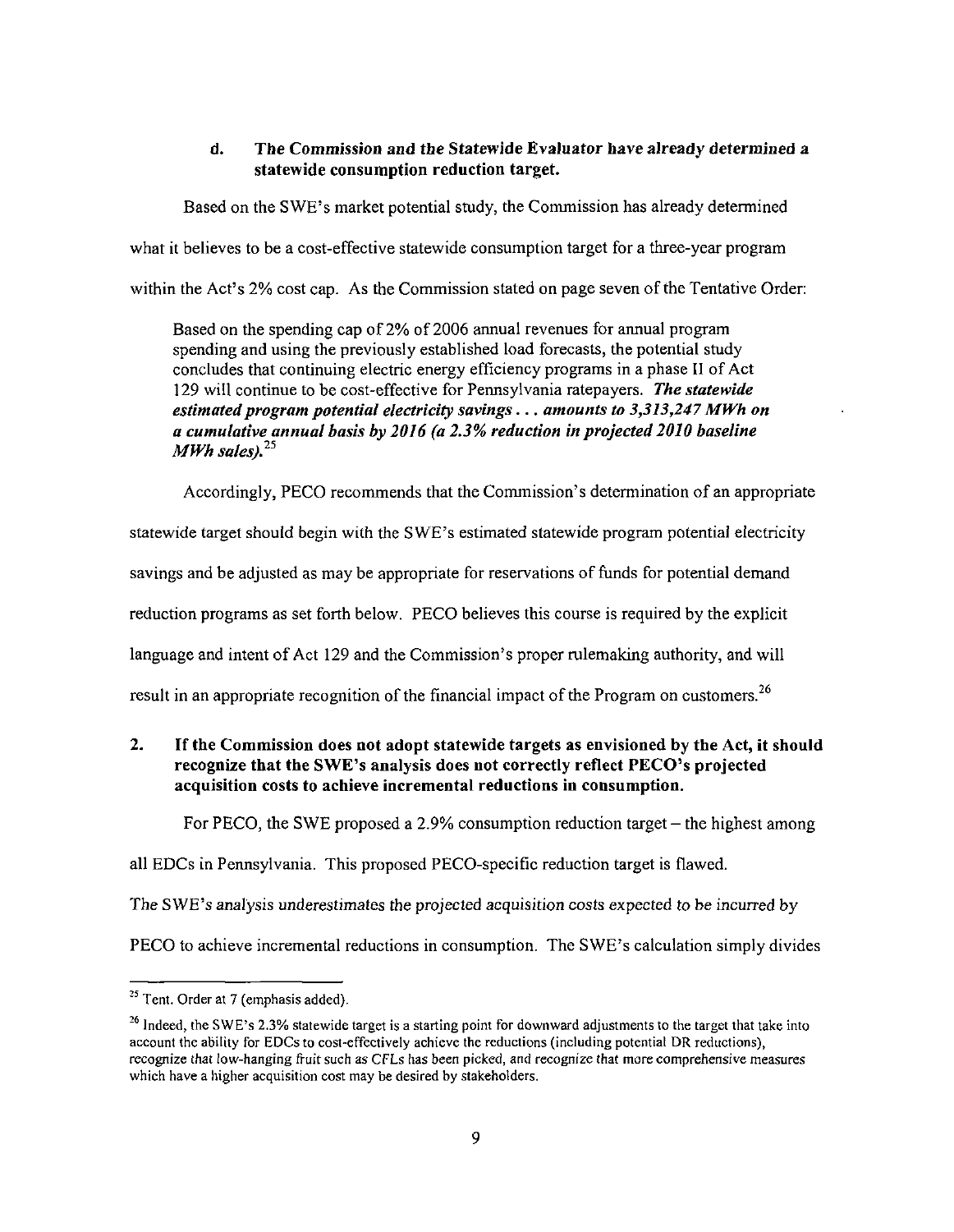PECO's 2% revenue spend cap by the SWE's projected acquisition cost of \$227.55 per MWh to arrive at an energy consumption reduction target. The SWE's analysis, however, limits PECO's ability to incorporate comprehensive programs that would include the broad range of synergistic measures necessary to meaningfully and reliably improve a home or building's energy resource utilization. Indeed, PECO estimates that the implementation of a Phase Two EE&C plan with a balanced portfolio of energy efficiency measures would cost approximately \$275.00 per MWh.<sup>27</sup>

While PECO continues to believe there should be one uniform consumption reduction target for all EDCs, PECO recommends that if the Commission requires EDC-specific reductions that PECO's Phase Two consumption reduction requirement be modified to 1.63% to account for: (1) higher acquisition costs to implement measures that achieve deeper savings; and (2) the reduction of budget dollars available to attain energy savings given the likely need to allocate funds for peak demand reduction programs.<sup>28</sup>

## **3. The Commission should reallocate funding from energy consumption reductions to Demand Response programs to continue Direct Load Control measures so they do not "go dark" and for the potential implementation of peak demand reduction requirements.**

The Tentative Order noted that the Commission will not receive the SWE's findings on the cost-effectiveness of the current demand reduction ("DR") programs until the end of 2012. Accordingly, the Commission declines to establish any peak demand reduction targets for the proposed three-year Phase Two Plan period based on its interpretation that Act 129 requires it to determine the cost-effectiveness of current DR programs before proposing additional peak

<sup>&</sup>lt;sup>27</sup> PECO's projected acquisition cost of \$275.00 per MWh is based on an extrapolation of data from Phase One and incorporation of additional costs to achieve deeper savings. PECO then compared its acquisition costs with those of EDCs in New England and New York that offer comprehensive energy efficiency portfolios and confirmed that the S275.00 figure was in the lower end of ranges of acquisition costs for those utilities.

<sup>&</sup>lt;sup>28</sup> To arrive at the 1.63% target, PECO divided 2% of its annual revenue less the \$80 million reserved for DR and DLC programs (based on Phase One costs) by its acquisition cost, i.e. (\$256,185,476 - \$80,000,000)/\$275.00 = 640,675 MWh or 1.63%.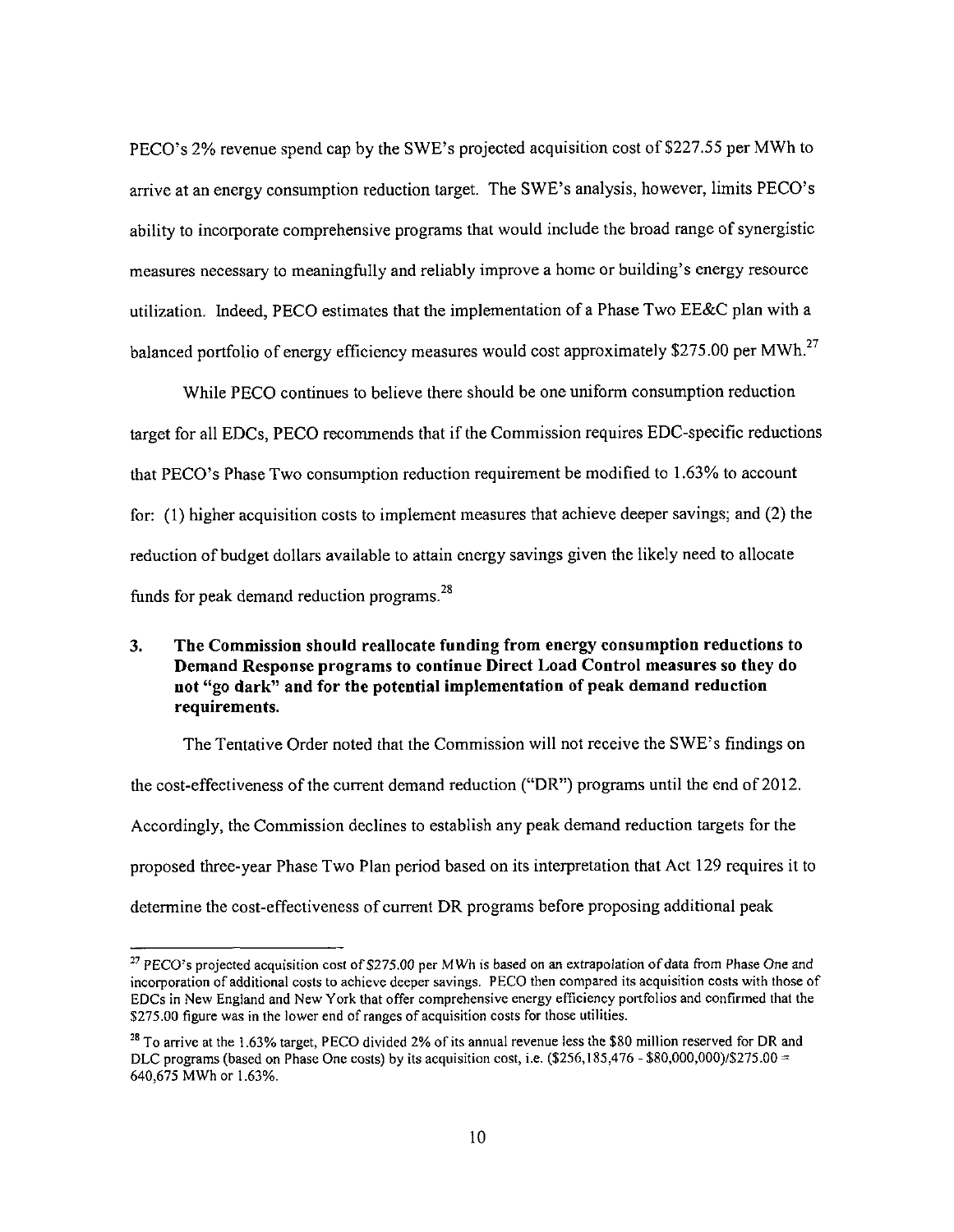demand reduction targets.<sup>29</sup> PECO's concerns with the Tentative Order's current proposal, which devotes the entire amount under the 2% spending cap to energy consumption reductions, are that: 1) it does not reserve any funds for existing direct load control ("DLC") programs; and 2) it does not reserve any funds to enable the peak load reductions that will have to be accomplished by May 31,2017 should the Commission subsequently determine that peak load reduction programs are warranted. Accordingly, PECO makes the following recommendations.

#### **a. Funds should be reserved to continue DLC programs in Phase Two.**

Although the Commission has concluded that it does not have the authority to propose any DR program targets until a determination of their cost-effectiveness is complete, the Commission nonetheless encourages EDCs, CSPs and other stakeholders to consider continuing interim DR programs, such as DLC. DLC programs, in particular, have been very successful. However, without any funding from the 2% spending cap provided under Act 129 these programs cannot be sustained.

The Tentative Order's current approach of not providing Act 129 funding for DLC, and thus causing the programs to "go dark", will create the potential for customer confusion, stranded capital assets  $(e.g., the DLC switches)$  and increased costs resulting from stopping and restarting the DLC programs in Phase Three. To avoid this outcome, PECO would likely need to reserve \$15 million per year  $(i.e., $45$  million during Phase Two) to retain a DLC market presence, to continue running the DLC program, and to maintain conservation service provider ("CSP") and customer confidence in the program.

PECO expects that other EDCs with DLC programs will face similar problems if no Act 129 funding is provided for DLC programs. Accordingly, PECO recommends that the

<sup>&</sup>lt;sup>29</sup> Tent. Order at 15.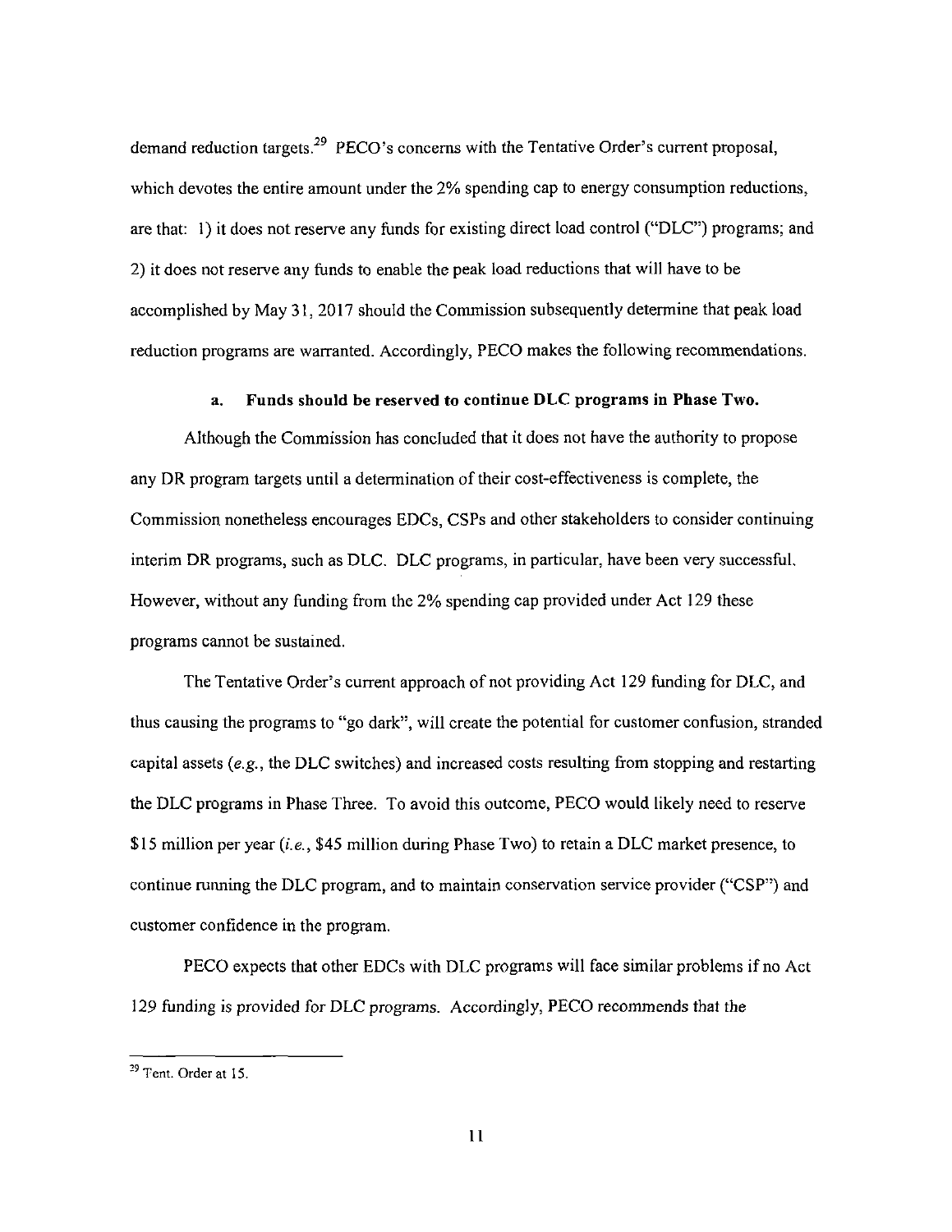Commission should explicitly reserve funding for DLC programs from Phase Two Program funds.

### **b. Funding should be made available within the 2% spending cap to prepare for a potential DR target to be achieved by May 31,2017.**

To successfully meet the May 31, 2017 Phase Three deadline for any additional peak DR targets, EDCs will have to design and substantially implement the program during Phase Two, as the reductions would need to occur in the summer of 2016, the first quarter of Phase Three. Accordingly, funds are required to prepare for that potential. Based on its Phase One experience with DR programs, PECO estimates that it would likely need to reserve some \$35 million of its Phase Two budget for Phase Three DR reductions. The Tentative Order makes no provision for this potential and instead allocates the entire 2% revenue cap to energy consumption reductions.

The Commission should correct this oversight. If the Commission ultimately determines that DR will not be included in Phase Three, the overall EE&C expenditures should be reduced, with the unused funds returned to customers consistent with the Commission's proposed handling of any Phase One program over-collections. $30$ 

## **4. The Government, Educational and Non-Profit Sector carve-out target should not subject EDCs to penalties as the Act does not provide for such penalties. In addition, financing should be provided by financial institutions, not EDCs.**

The Tentative Order proposes to maintain the existing 10% carve-out of overall consumption reduction requirements for the GEN-P sector. In addition, the Tentative Order states that EDCs that fail to meet the GEN-P carve-out will not be assessed penalties under Act 129, as it does not provide for penalties for the carve-out,<sup>31</sup> but will be subject to the

<sup>&</sup>lt;sup>30</sup> Tent. Order at 64 ("[T]he Commission does not believe it to be sound policy to continue spending [budget monies from one program in another] when those monies should be refunded back to the appropriate ratepayers.").

 $3<sup>31</sup>$  The Commission reasons that Section 2806.1(f) prescribes penalties for failing to achieve the EE&C Program consumption reductions required under subsections (c) or (d) and that the GEN-P carve-out is established under subsection (b). Tent. Order at 19.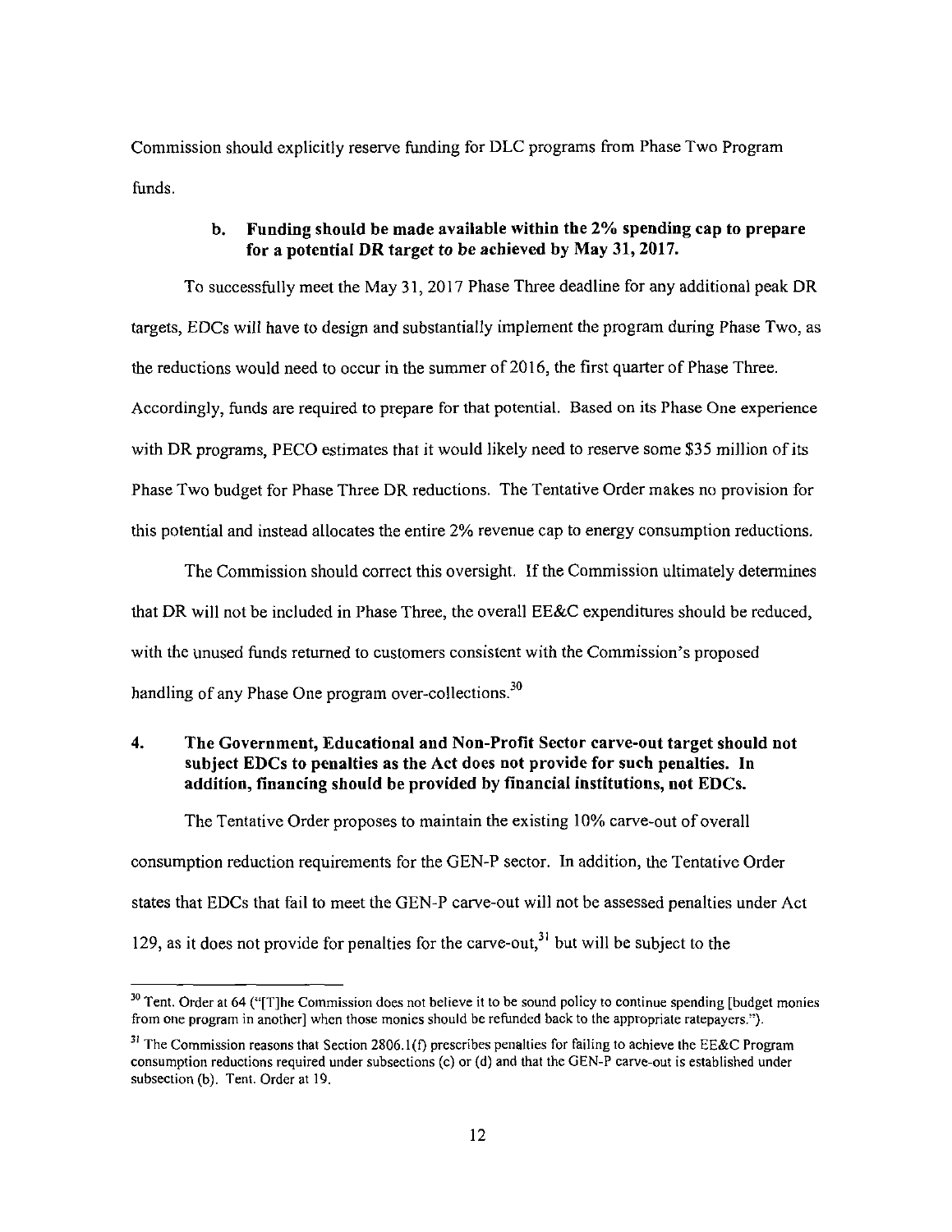Commission's general enforcement authority under Section 3301(a) of the Public Utility Code ("Code").

While PECO supports continuing the GEN-P carve-out at the 10% target, which is consistent with the plain language of Act 129, it disagrees with the Commission's conclusion that EDCs can be made subject to penalties for failure to meet the carve-out under the Code's general enforcement provisions. Act 129 expressly limits penalties to an EDC's failure to submit an EE&C plan and, as the Commission observes, an EDC's failure to achieve the required consumption or peak demand reductions.<sup>32</sup> While failing to include the GEN-P carve-out may provide a basis for rejection of an EDC's proposed Phase Two Plan, it does not trigger Section  $3301(a)$  civil penalties which are limited to an EDC's failure to perform a duty imposed by the Code.<sup>33</sup>

With regard to other GEN-P matters, PECO supports the Commission's recommendation that EDCs develop strategies targeting multi-family housing units. However, PECO opposes the Commission's proposal to establish a working group to explore on-bill financing programs for GEN-P sector projects as on-bill financing should not be required and a working group to address the same is unnecessary.

As a threshold matter, such a requirement is inconsistent with the Commission's direction in its Retail Markets proceeding that EDC default service be "plain vanilla." Moreover, requiring EDCs to perform a non-core business function and to act as banking institutions would present challenges relating to the evaluation of credit risks, recourse in the event of customer default on the loans, and the tracking of customers who move from an EDC's service territory

 $32$  See 66 Pa.C.S. §2806.1(f).

<sup>&</sup>lt;sup>33</sup> See Pa. C.S. §3301(a) (conferring remedial and enforcement powers on the Commission for a public utility's failure to perform a duty enjoined upon it by the Code).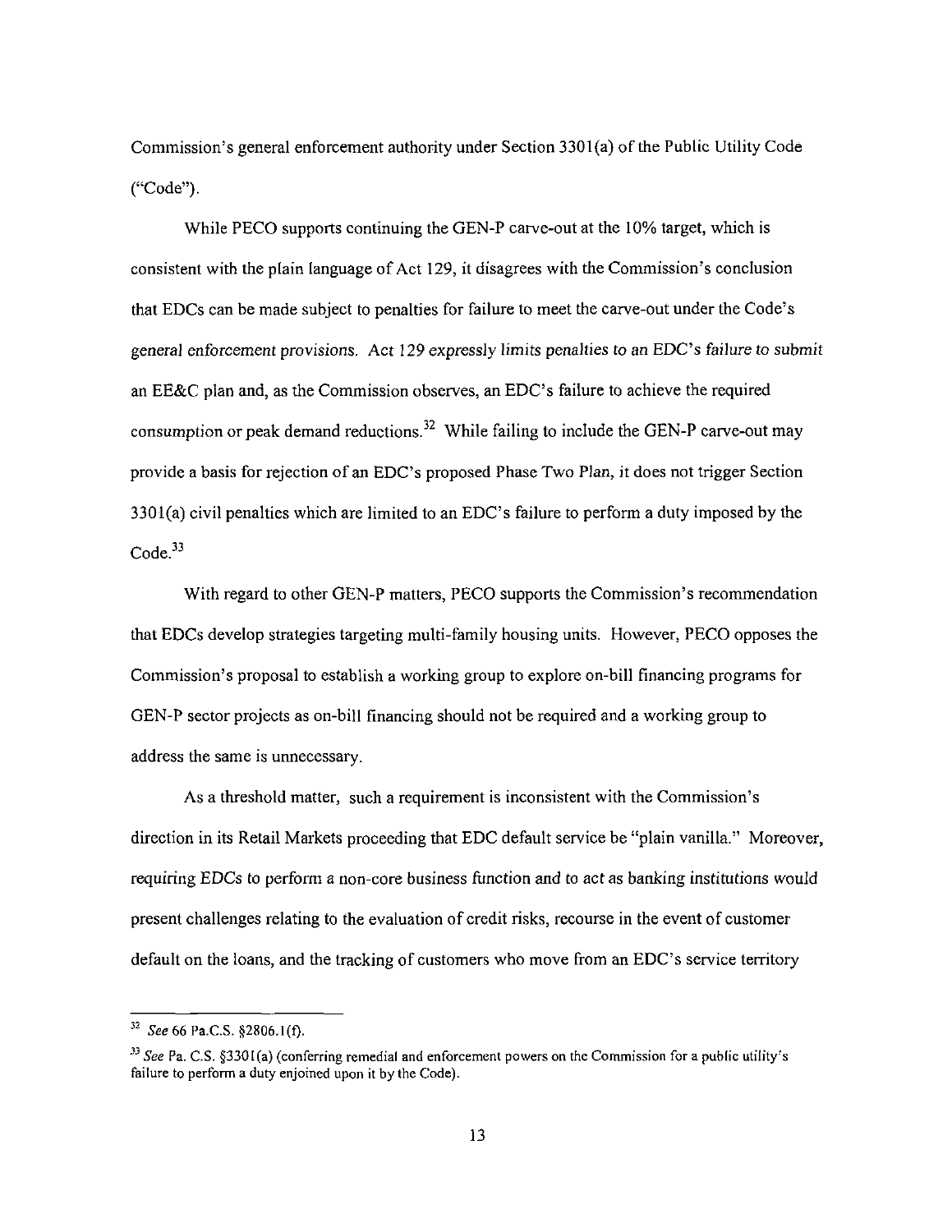prior to satisfaction of the loan. In addition, requiring EDCs to offer on-bill financing would increase both the cost and the complexity of EE&C programs. For example, implementation of on-bill financing would require expensive billing system changes. Based on its experience during Phase One, PECO believes that there are financial institutions and other financial vehicles in the marketplace (such as energy service companies) that are better equipped to assist customers with financing that may be required to implement energy efficiency measures.

**5. The plain language of the Act requires that Low-Income measures be targeted for households at or below 150% of the Federal poverty income guidelines in proportion to that sector's share of the total energy usage in the EDC's service territory. The Commission should maintain the Act's requirement and should not impose a specific percentage reduction mandate.** 

The Act requires EDCs to include in their plans a number of energy efficiency measures targeted for households at or below 150% of the Federal poverty income guidelines ("FPIG") in proportion to that sector's share of the total energy usage in the EDC's service territory.<sup>34</sup> In the Tentative Order, the Commission not only proposes to continue this requirement, but also would establish a specific percentage carve-out for low-income customers. In particular, the Commission recommends that Phase Two plans provide for EDCs to obtain a minimum of 4.5% of their overall energy consumption reduction requirements from the low-income sector.

Act 129 clearly states that it is the number of measures proportionate to low-income households' share of the total energy usage in the EDC's service territory that is to be considered by the Commission, not a specific percentage of total consumption reductions, as in the GEN-P sector.<sup>35</sup> In addition, the proposed 4.5% target is based on average historic portfolio savings from the low-income sector for Phase One plans instead of projected savings ratios that would be

 $3<sup>4</sup>$  66 Pa.C.S. § 2806.1(b)(1)(i)(G).

<sup>&</sup>lt;sup>35</sup> Id.; See also Petition of PECO Energy Company for Approval of its Act 129 Energy Efficiency and Conservation Plan and Expedited Approval of its Compact Fluorescent Lamp Program, Opinion and Order, Docket No. M-2009- 2093215 at 38-39 (Order entered October 28, 2009)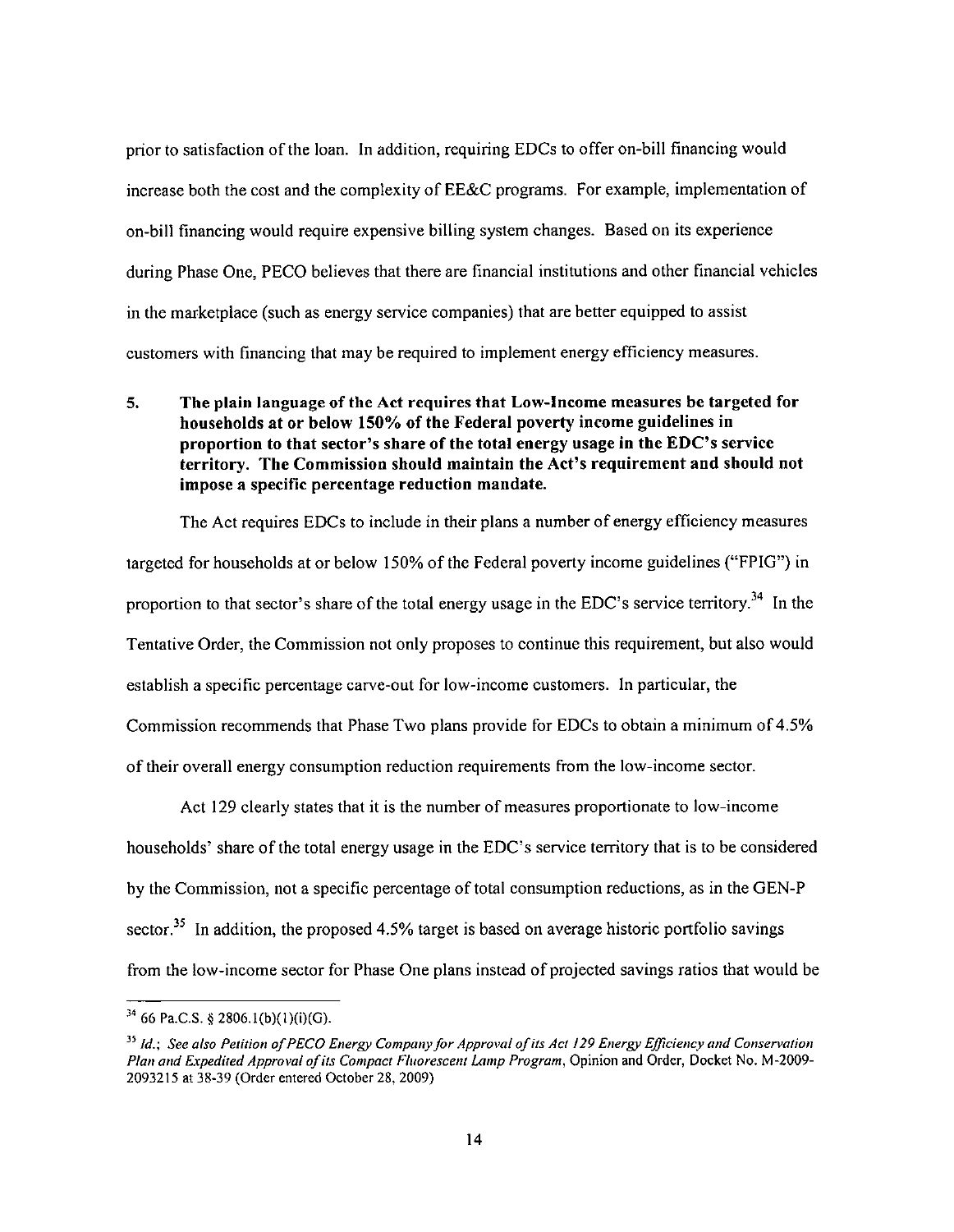reasonably achievable in subsequent phases. Therefore, PECO recommends that the Commission, in its final Order, retain the low-income measures requirement in its current form as stated in the Act.

The Commission's conclusion that failure by an EDC to meet the low-income sector requirement would, like its conclusion for the GEN-P carve out, subject that EDC to the penalties contained in Section 3301(a) is also inconsistent with Act 129. As previously explained, Act 129 expressly limits penalties to an EDC's failure to submit an EE&C plan and an EDC's failure to achieve required consumption or peak demand reductions.<sup>36</sup> Therefore, the Commission should conclude that failure to meet any low-income carve-out will not trigger Section 3301(a) civil penalties.

## **6. Accumulated Phase One Savings in Excess of Reduction Requirements should be permitted to be applied against Phase Two targets.**

The Commission proposes that EDCs be allowed to apply any excess savings during Phase One against their Phase Two consumption reduction targets. PECO supports this recommendation.

#### **7. Transition Issues with Respect to Phase Two Plans**

# **a. Phase Two Planning Timeline - The Plan template instructions and Technical Reference Manual should be issued no later than the Final Order.**

In the Tentative Order, the Commission adopts the planning timeline proposed in its

March 1, 2012 Secretarial Letter. Although PECO will not object to the Commission's proposed

schedule for approval of Phase Two plans, PECO submits that the Commission should issue the

EE&C plan template instructions and the 2013 Technical Reference Manual ("TRM") no later

than the final Order – *i.e.*, by August 2, 2012. This will provide EDCs with valuable

**<sup>36</sup>**See 66 Pa.C.S. §2806.1(f).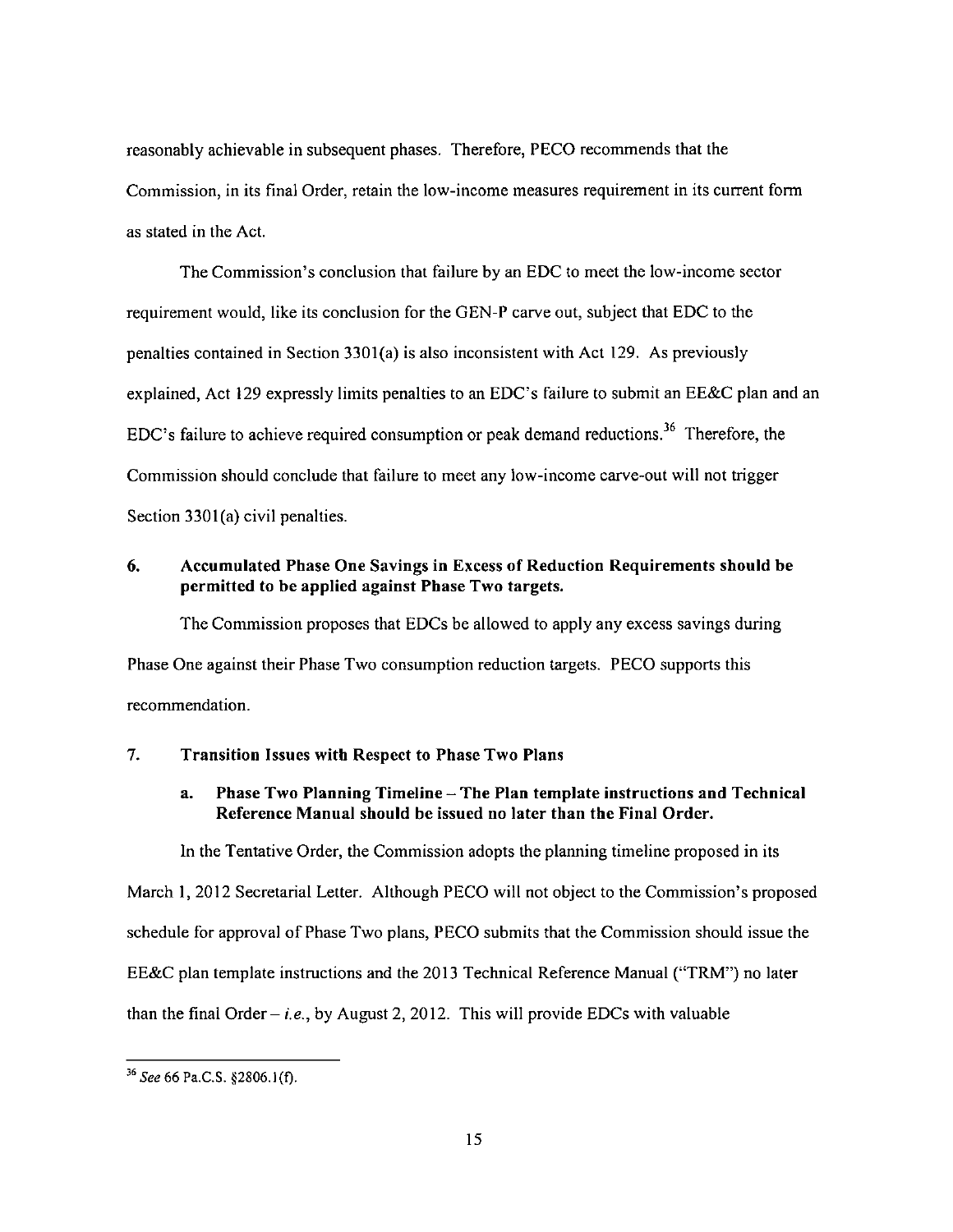information, including deemed savings of specific measures and guidance on how to evaluate cost-effectiveness, which are integral to the development of Phase Two plans. If this information is not available during the plan development phase, it could delay implementation of programs and measures and increase administrative costs to comply with subsequent Commission requirements.

#### **b. Updating Frequency of the Technical Reference Manual - The TRM should be updated commensurate with the EE&C Program Term.**

The Commission also proposes to continue the annual TRM updating process, with a final revised TRM due by December 31 for use effective June 1 of the following year. The Commission reasons that the TRM should contain the most-up-to-date information regarding deemed savings values and assumptions to assist the Commission's evaluation of programs and to address changes in standards, codes and regulations adopted through the course of a program year.

PECO recommends that the Commission adopt a TRM update schedule commensurate with the length of the EE&C Program term. In other words, under PECO's proposal, the final TRM effective June 1, 2013 would not be revised until December 31, 2015 and would become effective June 1 of 2016 in preparation for the beginning of Phase Three. This will provide consistent assumptions and deemed savings values during the life of the Phase Two plans. Synchronizing the TRM updating frequency with the length of the Phase Two Program will also provide certainty to EDCs from a compliance standpoint and will minimize the need for plan modifications in response to changing deemed savings values and assumptions.

16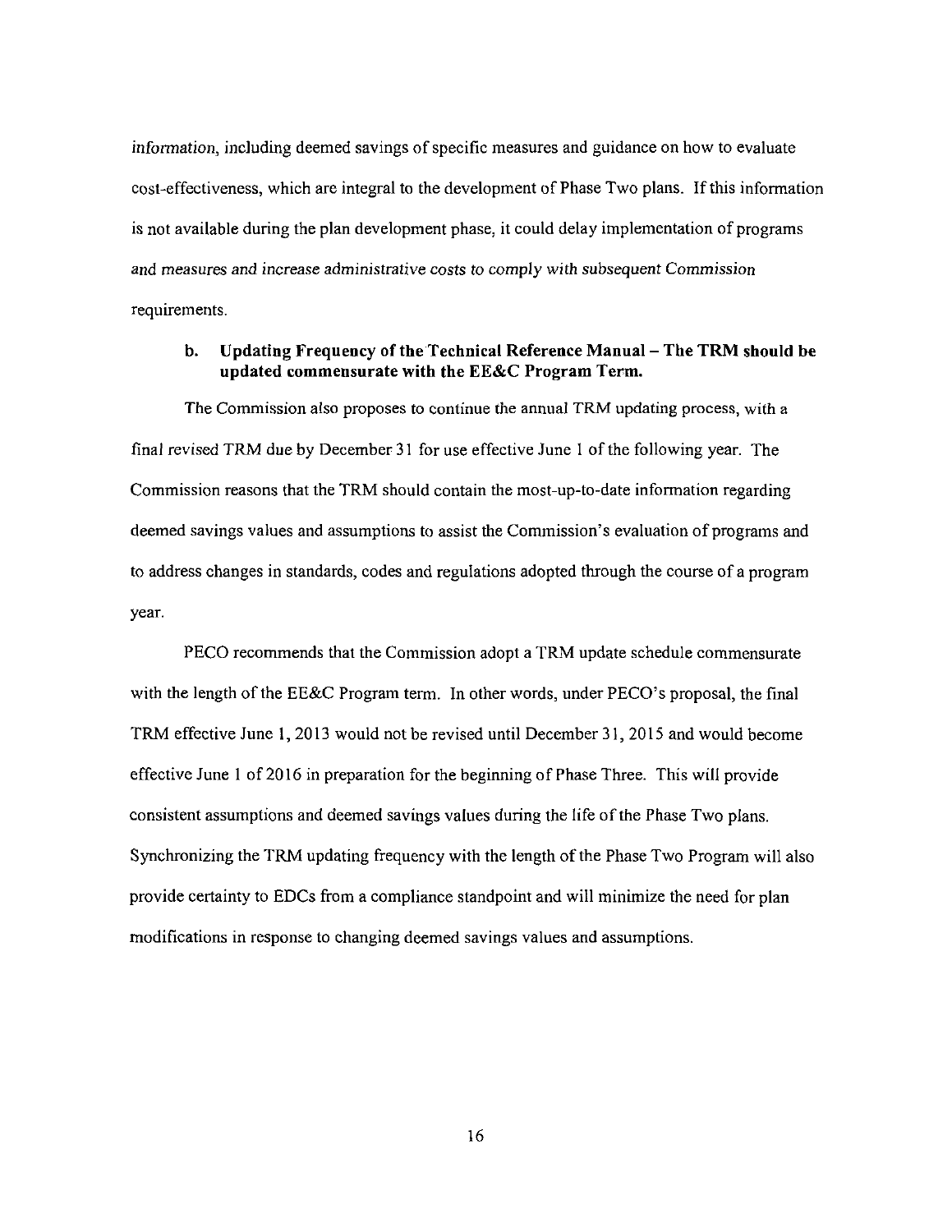# **c. The Process to make recommendations for plan modifications can be improved while preserving the Commission's approval authority and appropriate Due Process.**

Recommended changes to an EDC's Phase One plan were originally required to be presented to and approved by the Commission. However, the Commission subsequently adopted an expedited review process for minor  $EE&C$  plan changes.<sup>37</sup> PECO believes that the decision to delegate authority to approve minor EE&C Plan changes to the Commission Staff has been beneficial to customers and an important tool in facilitating implementation of Phase One plans. PECO therefore supports the Commission's tentative decision to retain the expedited review process for Phase Two plans.

Under the expedited approval process, an EDC proposes minor changes to its EE&C plan and interested parties may submit comments within 15 days of the filing, with reply comments due ten days later. Within 35 days after the EDC's filing, Commission Staff must issue a Secretarial Letter approving, denying, or transferring to the Office of Administrative Law Judge for hearings, some or all of the proposed minor changes, along with an explanation of its decision.

Prior to making a minor change filing, PECO has proactively shared potential modifications with stakeholders and, where appropriate, has refined them through a collaborative dialogue. Based on its Phase One plan experience, PECO believes that the expedited review process can be further streamlined to provide more flexibility to adjust plans to changing conditions while preserving due process. Accordingly, PECO recommends that the following additional changes be eligible for expedited review during Phase Two:

<sup>&</sup>lt;sup>37</sup> See Energy Efficiency and Conservation Program, Final Order, Docket No. M-2008-2069887, at 18-20 (Order entered on June 9, 2011) ("Minor Plan Change Order").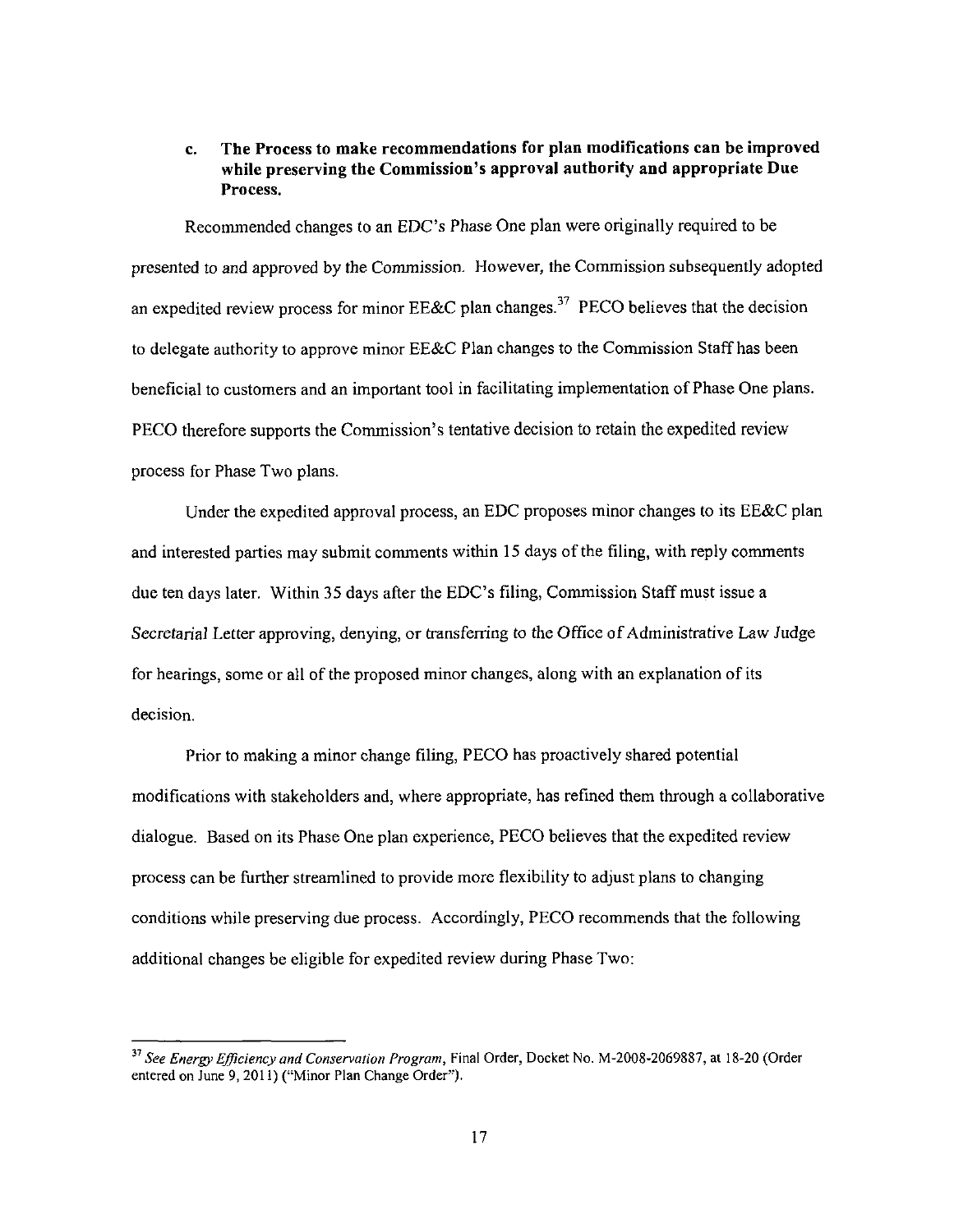- 1. A change in vendors for existing programs that will continue during Phase Two plans; and
- 2. Elimination of programs that are not viable due to market conditions.

In addition, in order to minimize delays in implementing minor EE&C Plan changes, PECO believes that all minor changes should become effective on 15 calendar days' notice unless an objection is filed during the notice period. The notice period would commence with the EDC's filing of the proposed minor changes with the Commission. In the event an objection is filed, the comments procedure and timelines under the existing expedited process would apply.

PECO's proposed revisions will preserve the rights of interested parties to challenge EE&C Plan modifications, while at the same time eliminating the time and expense of a comment period for changes to which no party has any objection. In short, PECO believes that the 15-day notice period, which will not begin to run until PECO has already reviewed proposed modifications with interested stakeholders, will be sufficient for parties to determine whether a minor change presents any concerns.

#### **d. Procedures to Require Competitive Bidding and Approval of Contracts - Existing CSP contracts should not be required to be re-bid.**

As the Commission observes in the Tentative Order, Act 129 requires the Commission to establish procedures requiring EDCs to competitively bid all contracts with CSPs. The Commission proposes to allow EDCs to proceed with competitive solicitation procedures or standard form CSP contracts without re-filing them for Commission approval. However, the Tentative Order would require EDCs to again competitively bid all CSP contracts for Phase Two programs, regardless of whether the EDC has an existing contract with a CSP to provide the same services that will be provided in Phase Two. PECO asks the Commission to reconsider this requirement because the re-bidding of CSP contracts would only increase administrative costs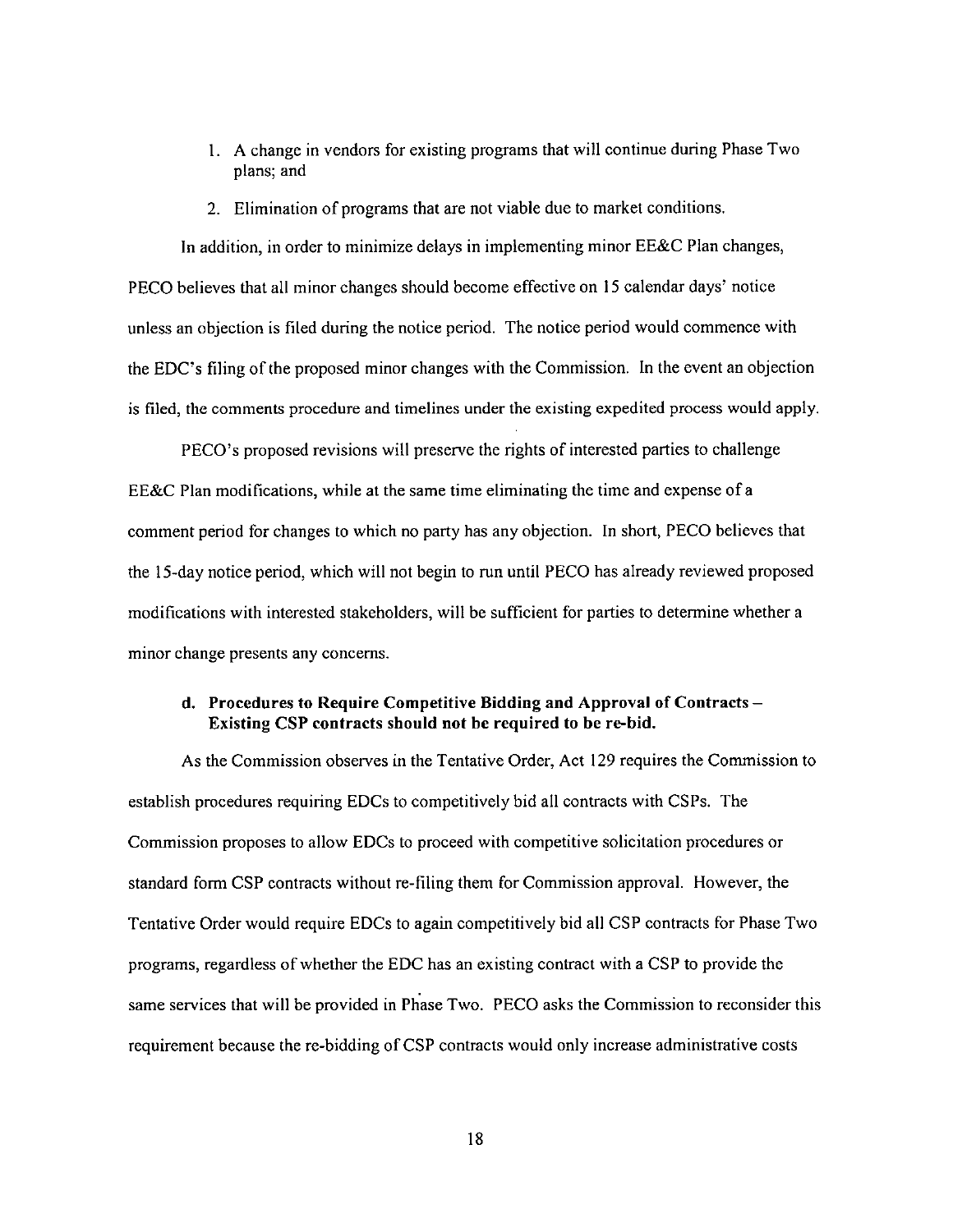and could impede a seamless transition to Phase Two. For example, the Commission's proposal may require PECO to replace its existing tracking system, which would require additional expenditures of customer funds to design, build, test, and populate a new system.

#### **e. Application of Excess Phase One Budget Dollars - PECO supports refunds of over-collections to the appropriate rate class.**

As discussed above, the Commission proposes to allow EDCs to spend their full Phase Two budget even if accrued excess savings from Phase One programs are applied to reduce consumption reduction requirements for Phase Two. The Commission also proposes that EDCs be allowed to continue Phase One spending through the course of Phase One, even if they have already attained their consumption reduction targets. Upon expiration of Phase One budget spending on May 31, 2013, the Commission recommends that its Bureau of Audits reconcile Phase One ftinds collected with expenditures and direct EDCs to refund all over-collections to the appropriate rate class. PECO supports refunds of over-collections to the appropriate rate class.

## **f. Cost Recovery Tariff Mechanism - The existing Mechanism should be maintained.**

As the Commission notes in the Tentative Order, EDCs are entitled to recover the costs of their EE&C plans through a Section 1307 reconcilable rate mechanism. PECO's Phase One Plan and revenues will be reconciled once at the end of the three-year Phase One plan on May 31, 2013. Rather than continue the existing reconciliation process, the Commission proposes a standardized methodology, pursuant to Section 1307(e) of the Code, under which Phase Two Plan rates would be adjusted and reconciled annually to reflect over- or under collection balances, plus interest at the legal rate of six percent.

PECO disagrees with the Commission's proposal to change the existing reconciliation process, particularly in light of the difficulty in projecting expenditures necessary to implement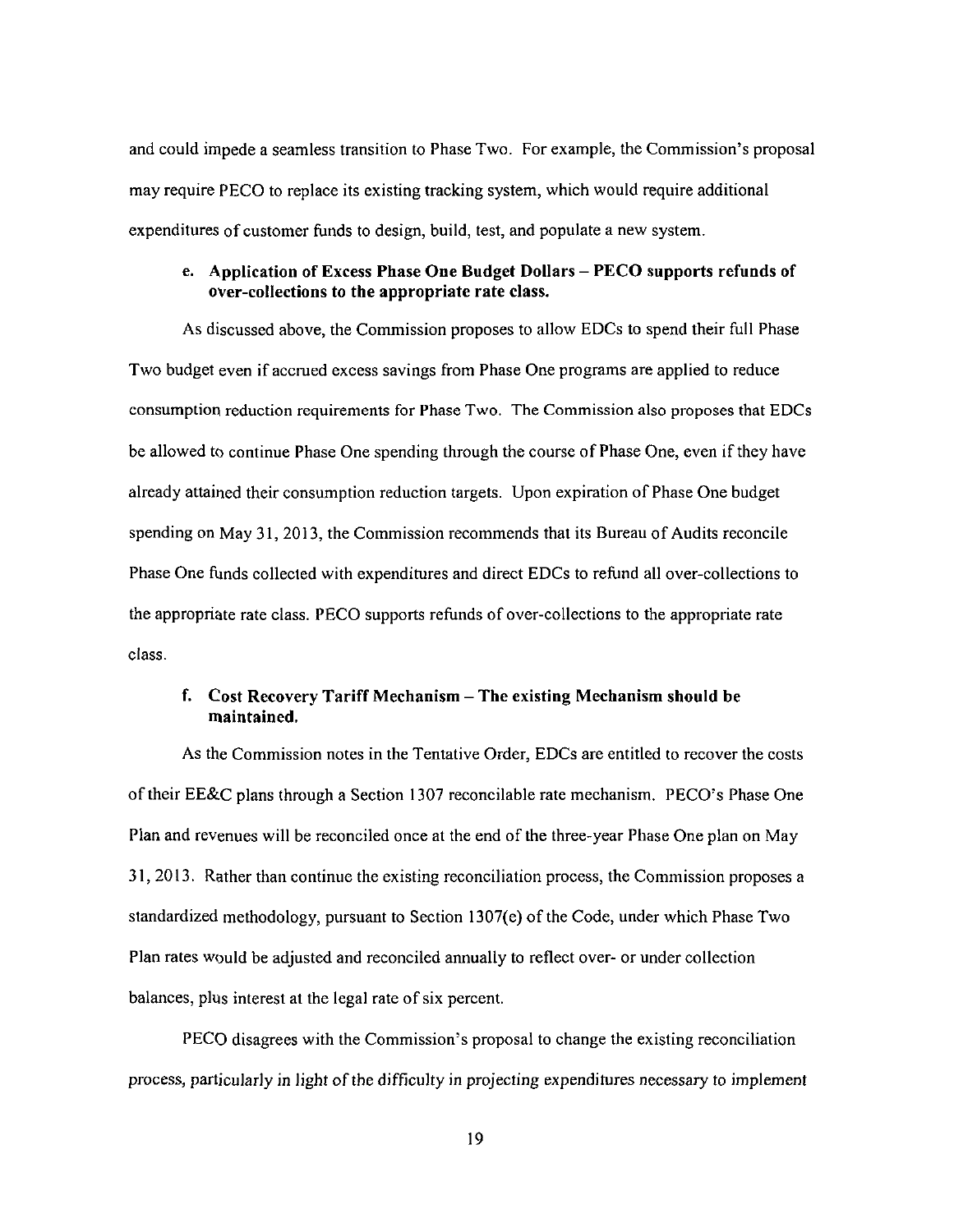future energy efficiency measures. The existing mechanism has benefited customers through simplified cost recovery, with a levelized rate over the term of Phase One. PECO recommends that, in its final Order, the Commission retain the same reconciliation mechanism for Phase Two plans.

Regardless of the type of cost recovery mechanism selected by the Commission, the 2% annual spending cap as proposed by the Commission would limit EDCs from spending more than 2% of 2006 revenues in any given plan year on their EE&C plan. The Commission's proposal could be problematic if a Phase Two Plan requires spending in excess of the 2% in a particular program year to achieve the savings targets. PECO thus believes that the Commission should clarify that the total spending cap is applied over the entire length of the Phase Two plan rather than to each plan year. This will provide full and current cost recovery to EDCs while also ensuring that EDCs are not exposed to penalties for exceeding the spending cap.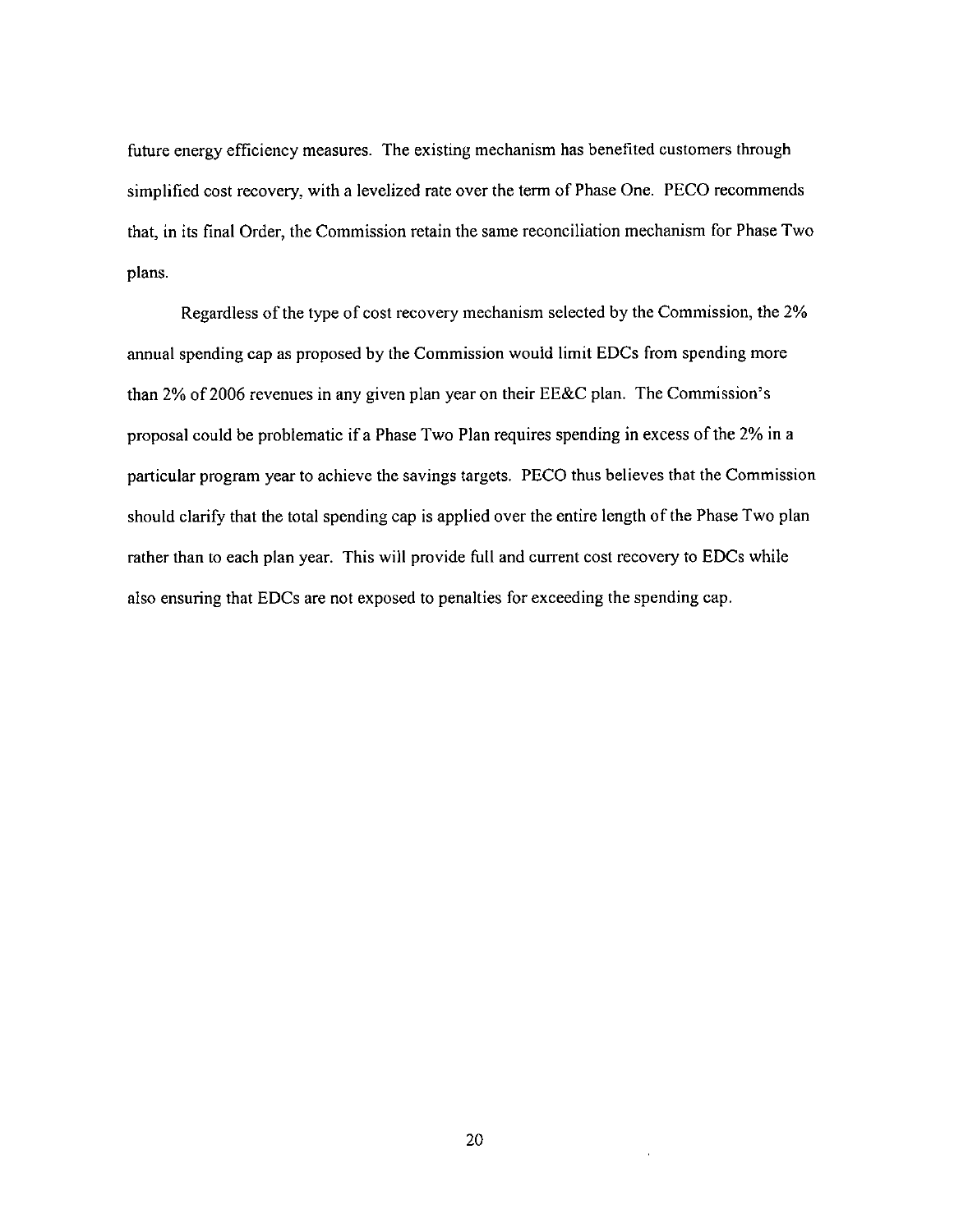#### **III. CONCLUSION**

PECO appreciates the opportunity to comment on the Tentative Implementation Order and requests that the Commission consider and adopt the foregoing recommendations in developing the final Order. PECO looks forward to continuing to work with the Commission and other stakeholders as the evaluation of the Phase One EE&C Program and the transition to a Phase Two Program progresses.

Respectfully submitted,

Anthony E. Gay, Esquire Associate General Counsel PA Atty. I.D. No. 74624 Exelon Business Services Company 2301 Market Street, S23-1 Philadelphia, Pennsylvania 19101 anthony.gay@exeloncorp.com 215.841.4635 215.568.3389 (fax)

Thomas P. Gadsden (Pa. No. 28478) Anthony C. DeCusatis (Pa. No. 25700) Brooke E. Leach (Pa. No. 204918) Morgan, Lewis & Bockius LLP 1701 Market Street Philadelphia, PA 19103-2921 215.963.5234 215.963.5001(fax) E-mail: tgadsden@morganlewis.com

*E-mail: tgadsden@morganlewis.com*  Counsel for PECO Energy Company *Counsel for PECO Energy Company* 

Dated: June 25, 2012